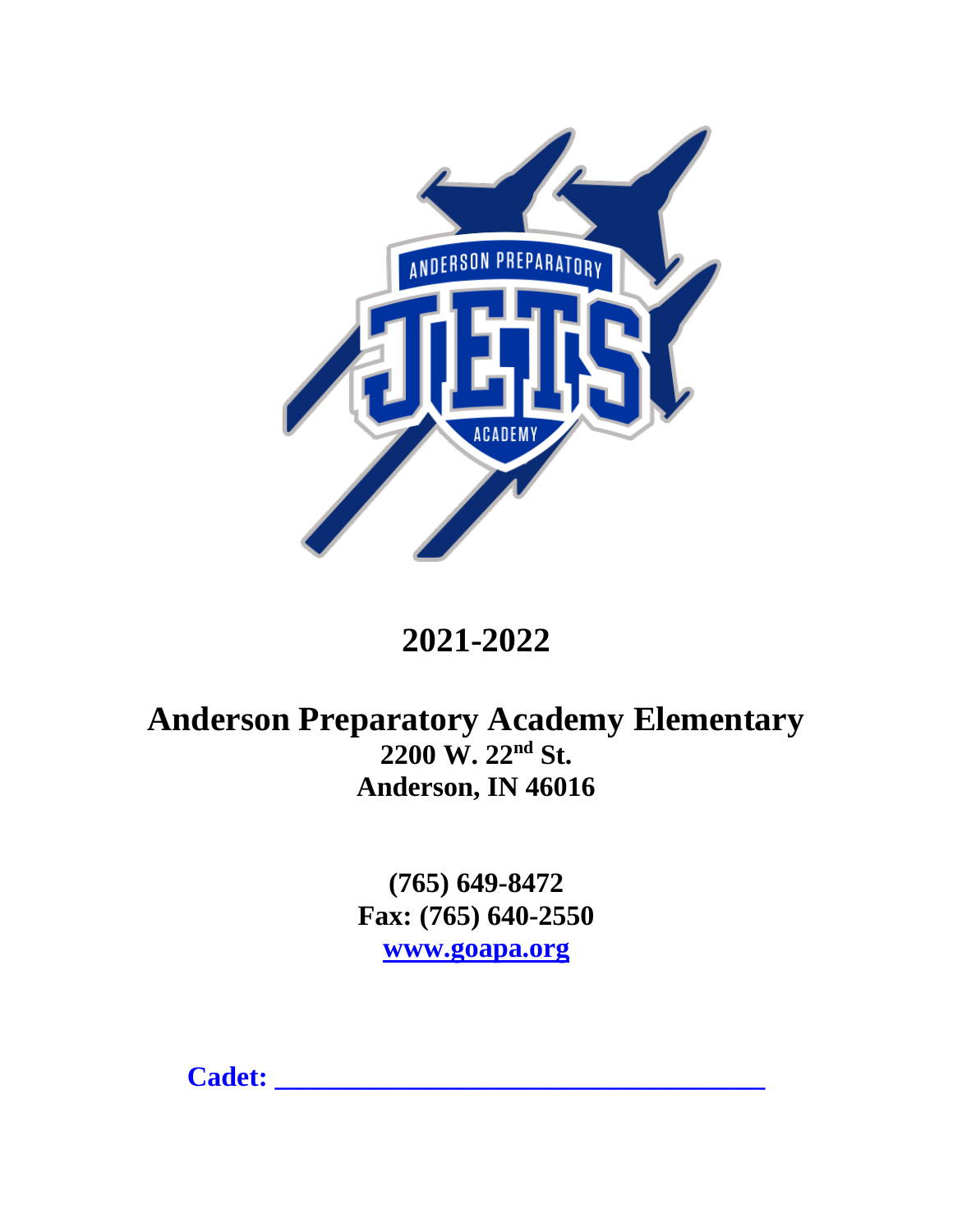**WELCOME**: We welcome you to Anderson Preparatory Academy. Your academic and social endeavors here will challenge you in ways perhaps never before experienced. We believe these accomplishments will build a stronger and more qualified young adult to meet the challenges of the twenty-first century. To help work towards this goal, you will be required to adhere to the expectations, standards, and policies of APA.

This handbook is provided to every family with a cadet enrolled at APA. It contains information that cadets and their families will find important and useful throughout their time at APA. Working in a partnering relationship is essential to the success of both the cadet and family while at APA.

**MISSION:** APA will cultivate scholars, empower leaders, and instill core values.

**VISION:** To be the leading educational institution that prepares cadets for post-secondary success.

### **MOTTO: "Where Excellence is Expected"**

**MASCOT:** Jets

**COLORS:** Dark Royal Blue & Silver

**SPONSORSHIP:** APA is an accredited Public Charter School open to any student in the state of Indiana, authorized by the Office of Charter Schools, Ball State University.

**\*This handbook is not all-inclusive. It is a listing of key provisions of School Board policy. Deviation from these procedures by cadets is not authorized.**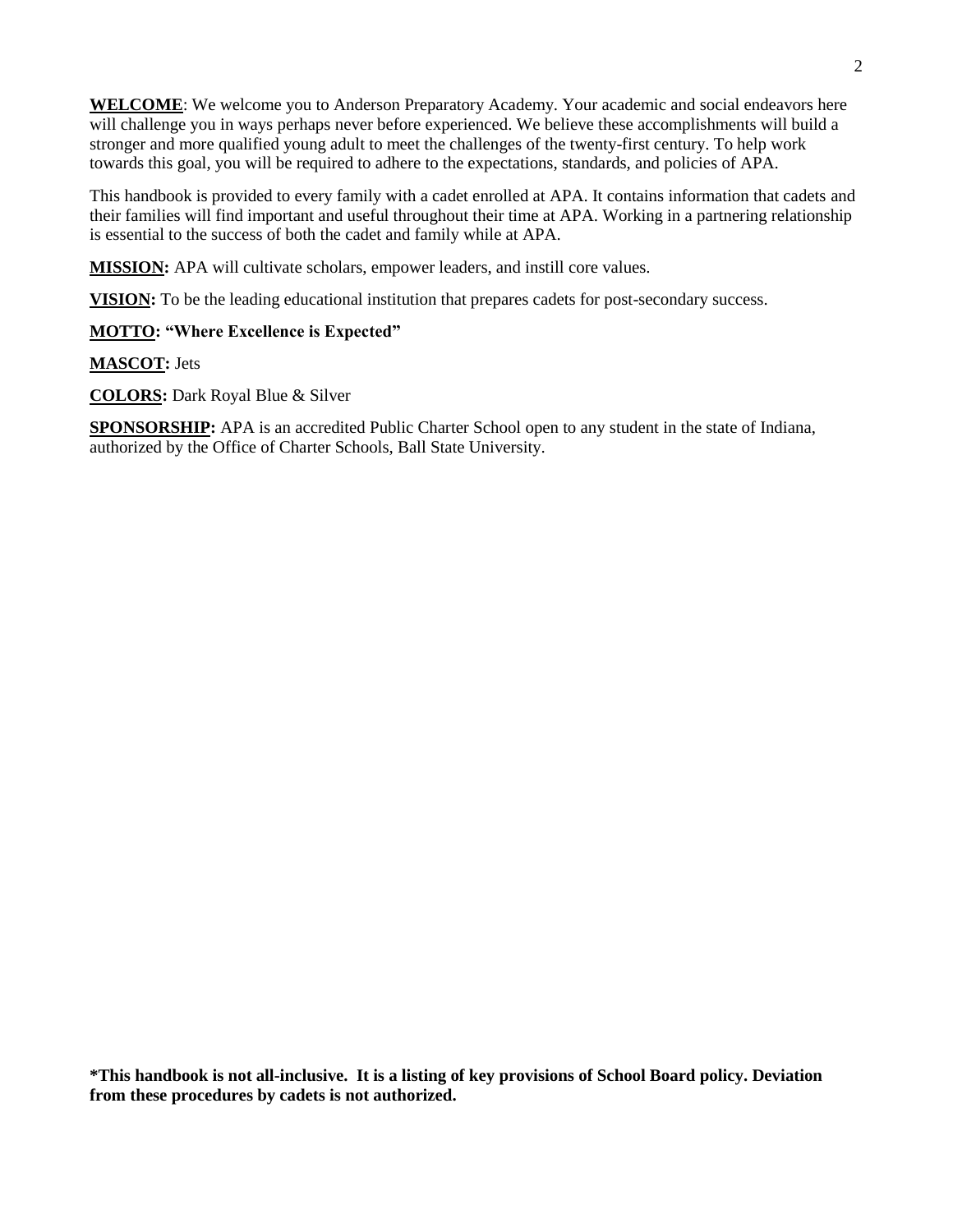# **Table of Contents**

| School Day Times of Operation                    | p. 4      |
|--------------------------------------------------|-----------|
| Academics and Educational Philosophy             | $p. 5-7$  |
| Attendance                                       | $p. 8-10$ |
| Fees                                             | p. 10     |
| Cadet Health                                     | p. 11     |
| <b>Cadet Conduct Rules and Guidelines</b>        | p. 12-13  |
| Disciplinary Policies/CORE                       | p. 14-16  |
| Dress Code                                       | p. 17     |
| Title I - Parents' Right to Know & Legal Notices | p. 18     |
| <b>Family Involvement Policy</b>                 | p. 19-20  |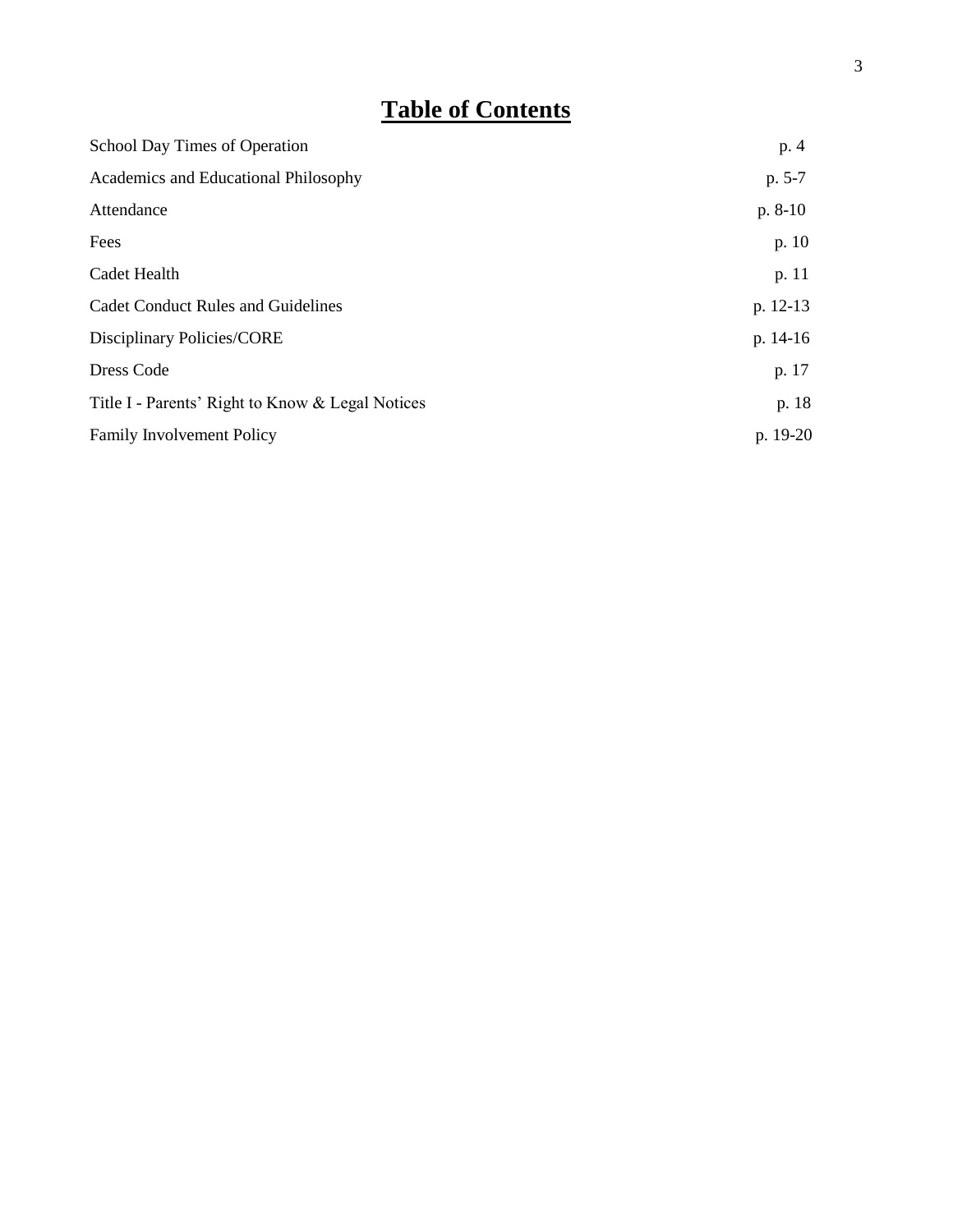## **SCHOOL DAY TIMES OF OPERATION**

#### **2021-2022 CALENDAR**

#### **FIRST SEMESTER**

August 2–6 – Teacher Professional Development August 9 – First Cadet Day September 3 – eLearning Day – Teacher Professional Development September 6 – Labor Day – No School October 8 – End of 1st Term October 11–15 – Fall Break – No School October 29 – eLearning Day – Teacher Professional Development November 22–26 – Thanksgiving Break December 17 – End of 2nd Term/1st Semester December 20– 31 – Winter Break

#### **SECOND SEMESTER**

January 3 - Teacher Professional Development January 4 – Cadets Return January 17 – MLK, Jr. Day – No School February 18 – eLearning Day – Teacher Professional Development February 21 – President's Day – No School March 4 – End of 3rd Term March 18 – Snow Make Up Day – No School March 21–25 – Spring Break – No School April 15 – eLearning Day – Teacher Professional Development May 27 – End of 4th Term/2nd Semester

#### **SUMMER SCHOOL**

June  $6 -$ June 24

#### **2021-2022 DAILY TIMES OF OPERATION**

Cadets must report to their classroom prior to 8:05 a.m. or the cadet will be counted late.

| Doors Open           |
|----------------------|
| Drop-off gate closes |
| Class Begins         |
| Dismissal            |
|                      |

- Cadets must be in line before 7:55 a.m. to receive breakfast. Cadets who plan on eating breakfast should be in the building no later than 7:50 a.m.
- Families may not pick up cadets from the office between  $2:30$  p.m. and  $3:00$  p.m.
- **All cadets MUST be picked up by 3:15 p.m. After 3:15, the parents/guardians must come inside and sign-out the cadet.**

#### **WEATHER CLOSINGS OR DELAYS & EMERGENCIES**

Television stations Channel 8, Channel 13 and Channel 59 will carry delay & closing information. Information is also relayed via the call system, the Remind App and the school's website/blog: [www.goapa.org.](http://www.goapa.org/)

#### **2-HOUR DELAY AND 1-HOUR DELAY START TIMES**

On a 2-hour delay, school starts at 10:00 a.m. The doors will be opened at 9:30 a.m. For a 1-hour delay, school starts at 9:00 a.m. The doors will open at 8:30 a.m.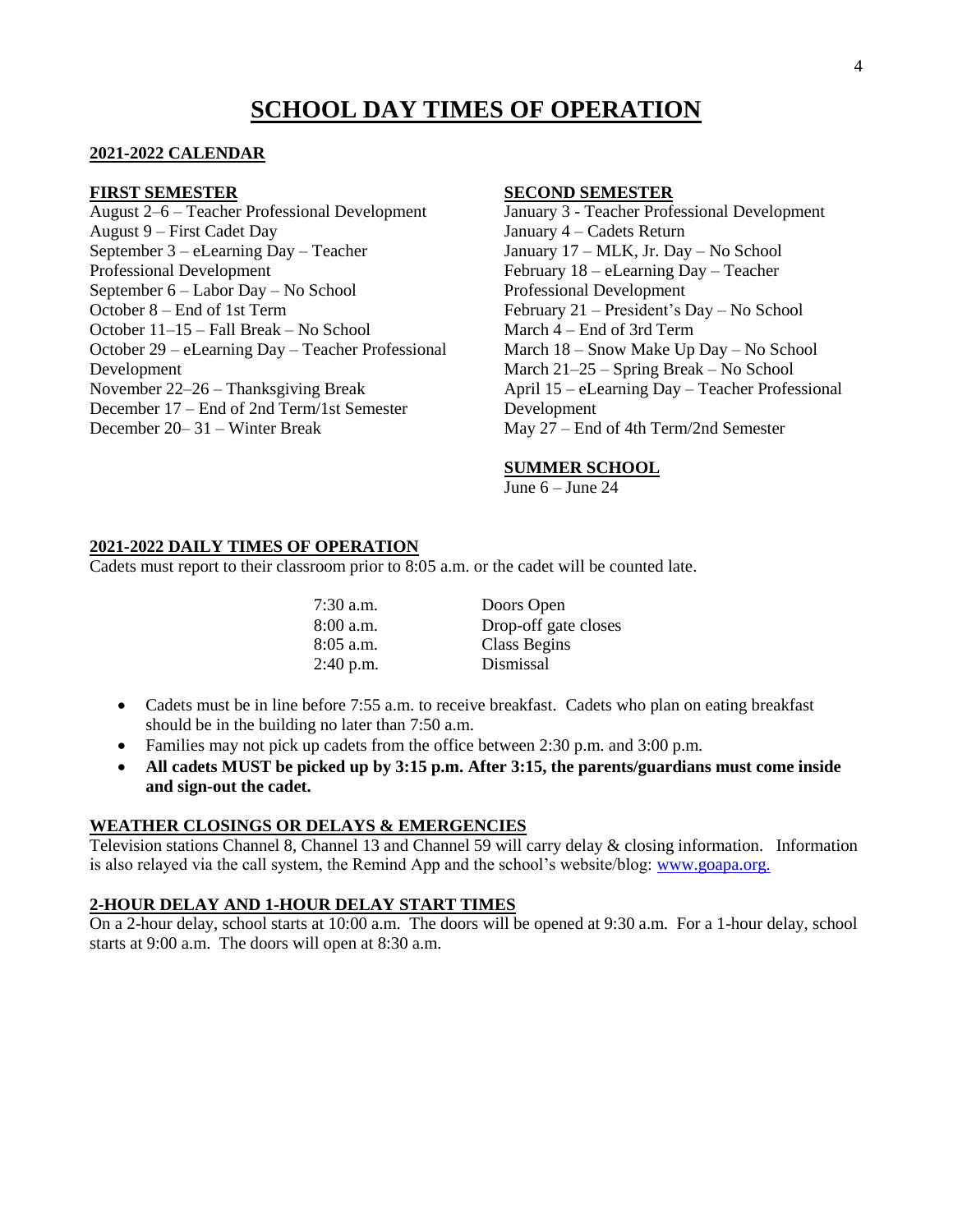## **Academics & Educational Philosophy**

Anderson Preparatory Academy's philosophy consists of three primary tenets balanced on a foundation of discipline.

- **1. Scholarship:** Anderson Preparatory Academy offers a curriculum of high academic standards that prepares cadets for post-secondary success.
- **2. Leadership:** Individual leadership and character development are a major part of the Academy's environment and overall curriculum.
- **3. Citizenship:** Service to the community is required of every cadet at Anderson Preparatory Academy.

The Anderson Preparatory Academy seeks to prepare all cadets for post-secondary success. Whether a cadet's goal is to attend college, enlist in the military, study a trade, or enter directly into the workforce, our course offerings are designed to pique the interests of our cadets and set them up for success upon graduation.

| APA does not "socially promote" its cadets. Cadets must demonstrate mastery of                                                                                                                                                                  |       | <b>Grade Marks</b> |       |  |
|-------------------------------------------------------------------------------------------------------------------------------------------------------------------------------------------------------------------------------------------------|-------|--------------------|-------|--|
| <i>grade level</i> course work and passing grades in all core courses. Additionally, cadets                                                                                                                                                     | Grade | <b>High</b>        | Low   |  |
| must demonstrate progress in the digital curriculum (Edgenuity, IXL, Mindplay,                                                                                                                                                                  |       | 100.00             | 94.00 |  |
| etc.), NWEA, and various standardized tests before retention/promotion status will                                                                                                                                                              | А-    | 93.99              | 90.00 |  |
| be determined.                                                                                                                                                                                                                                  | $B+$  | 89.99              | 87.00 |  |
|                                                                                                                                                                                                                                                 |       | 86.99              | 84.00 |  |
| Because APA is a college preparatory academy, cadets are expected to rise to this                                                                                                                                                               | в-    | 83.99              | 80.00 |  |
|                                                                                                                                                                                                                                                 |       | 79.99              | 76.00 |  |
| standard. Our policy and family signed agreement acknowledges cadets will                                                                                                                                                                       |       | 75.99              | 72.00 |  |
| maintain at least a C- in each class. Below a C- grade is considered as non-passing.                                                                                                                                                            | c-    | 71.99              | 68.00 |  |
| $\sqrt{2}$<br>$\mathbf{a}$ , and a set of the set of the set of the set of the set of the set of the set of the set of the set of the set of the set of the set of the set of the set of the set of the set of the set of the set of the set of |       | 67.99              | 0.00  |  |

APA has a multi-tiered system of supports in place that teachers will use to ensure

cadets receive the academic, social-emotional, and behavioral supports they need in order to be successful when academic challenges arise throughout their time at APA. For example, if cadets demonstrate non-mastery of state academic standards or progress below APA standards in the previously mentioned curriculum and testing, tutoring requirements may be put in place. These systems of supports can be developed at any time, and they will be communicated with various stakeholders including families, teachers, support staff, and administrators. Cadets will only be promoted if they successfully complete and master academic standards and skills for that grade level. When it becomes clear that a cadet is failing at their current grade level, they may be moved back to grade level that fits better with their skills (even in the midst of the school year).

### **HIGH FLYERS PROGRAM (Grades K-5)**

At least one of these items must be met for a cadet to be a high flyer in a subject. We use our benchmarking assessments to identify these cadets.

- **1.** Working above grade level (entire grade level) in the digital curriculum
- **2.** Reading above Grade Level
	- a. Kindergarten: Level E or higher
	- b. Alpha: Level K or higher
	- c. Bravo: Level Q or higher
	- d. Charlie: Level U or higher
	- e. Delta: Level X or higher
	- f. Echo: Level Z or higher
- **3.** Made a year's growth or more in a subject Reading, ELA or Math

### **REPORT CARDS/ACADEMIC NOTE TO FAMILIES**

APA assigns each parent/guardian a cadet code for their cadet. Families may utilize "Skyward" on their computer or phone app to monitor their cadet's academic progress and attendance records daily. We strongly encourage families to utilize this system in partnering with APA for cadet success. Report cards will be issued to each cadet at the end of each 9-week grading period. Between grading periods, there will be continual progress monitoring.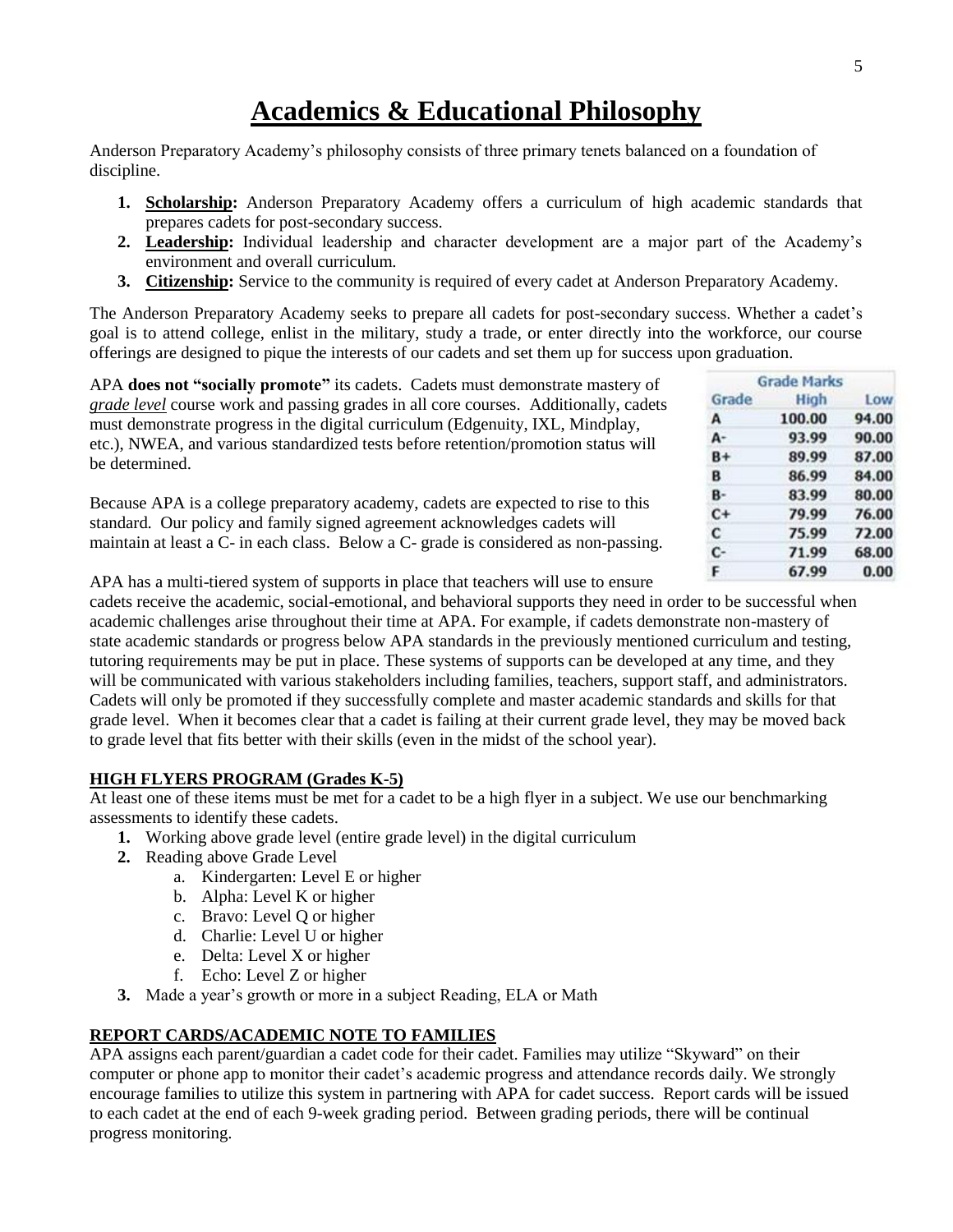### **CADET COMMUNITY SERVICE VOLUNTEERISM**

Every cadet must complete twelve (12) hours of community service per school year. We will celebrate community service successes at the end of the school year, during our awards celebration and class parties. Please watch for communication home regarding community service opportunities and check with your child's teacher for specific class-related community service hour possibilities. See Elementary Opportunities above.

> **K-5 Community Service Opportunities:** Ziploc (sandwich size) baggie full of pop-tabs  $= 2$  hours Ziploc (quart-size) baggie full of pop-tabs  $=$  4 hours 1 sheet of box tops (taped to box top form)  $= 2$  hours Donate uniform shirt  $= 1$ Donate uniform skirt or pants  $= 1$ Donate uniform sweater  $= 1$ Donate belt  $= 1$ New headphones  $= 1$ **ALL DONATIONS MUST INCLUDE CADET NAME & TEACHER NAME**

 $APA$  **TERMS**  $(H)$  = Cadets have access from home

- **GLE** (Grade Level Equivalency) refers to cadets' understanding of standards for each specific grade level.
	- o i.e. **3.0** Beginning 3rd grade, **3.5** mid-year, **3.99**  end of year
- **IXL** Program used for skills practice in Language Arts and Math. (Science and Social Studies standards are available as well **(H)**
- **Moby Max** Language Arts and Math digital curriculum for K-5. **(H)**
- **ELA** refers to English Language Arts
- **RAZ Kids** online curriculum for Reading (online or small groups) **(H)**
- **Reading A-Z** Reading Curriculum (online or small groups) and leveled assessments
- **LMS** Learning Management System, which is Google Classroom **(H)**
- **PBL** Project-Based Learning
- **SEL** Social Emotional Learning
- **SPED** Special Education (**IEP** Individualized Education Program)
- **EL/ELL** English Language Learners (**ILP** Individual Learning Plan)
- **Review 360** Database for accessing cadets' disciplinary records
- **Reflex/Frax Math** Supplemental math program for basic fact and fraction mastery
- **Shurley English** Grammar & Writing program used in the classrooms
- **Principal/Director are interchangeable, but the same person**
- **Superintendent/CEO/Commandant are interchangeable, but the same person**

### **HOMEWORK**

Cadets attending APA may receive homework; however, not all teachers send home homework at the elementary level. APA teachers post agendas weekly in Remind 101 and classroom newsletters. Cadets have access to Google classroom or take-home folders that should contain assignments and paperwork. Failure to comply with these academic expectations is considered a disciplinary issue and consequences will be assigned.

### THE FOLLOWING IS ACADEMIC/APA POLICY:

- 1) ALL cadets need to have their planner/agenda and/or take-home folders (teacher discretion).
- 2) Cadets are **expected** to be prepared for every class—this means paper, **headphones**, pencil, and other needed or required materials.
- 3) Cadets are required to complete all work as asked by their teacher.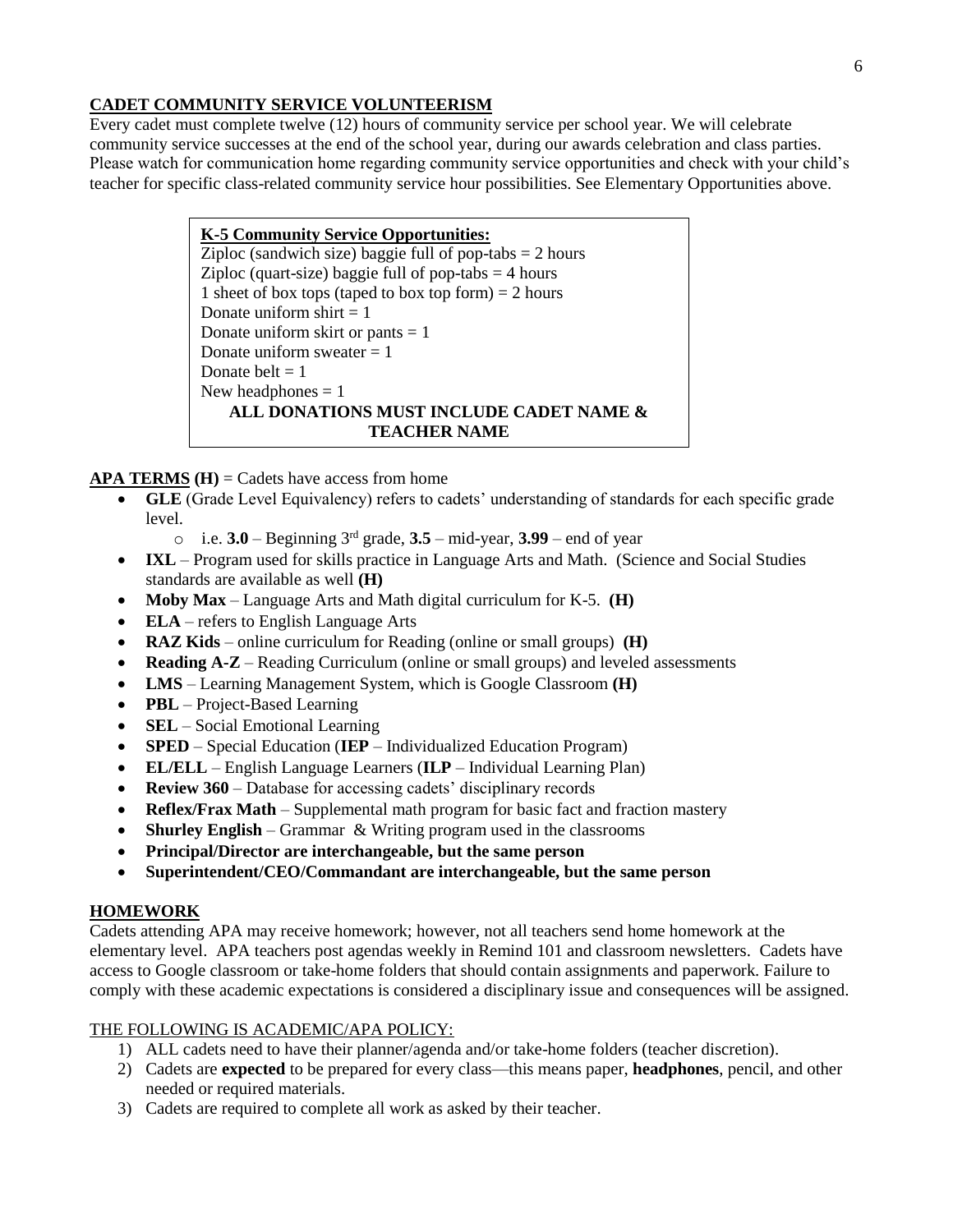### **HUMAN DIGNITY AND SCHOOL DIGNITY POLICY**

Statements or behavioral actions by any member of the APA school community which insults, degrades, harasses, or stereotypes any person on the basis of gender, race, disability, physical condition, socio-economic background, ethnic/national origin, sexual orientation, political beliefs, or religion is unacceptable. Failure to comply with this policy will result in disciplinary action.

### **FAMILY EDUCATIONAL RIGHTS AND PRIVACY ACT (FERPA)**

The Family Education Rights and Privacy Act of 1974 (FERPA) requires us to inform families each year of the types of information we consider to be "directory information" and give parents/guardians the opportunity to restrict the release of such information. Despite its name, directory information is not information that will be used in a directory. It is information that we are allowed to release without specific parental permission to reliable third parties, such as military recruiters (high school students only) and news media that cover our schools. You have the right to request the withholding of any or all of this directory information. Please review the list of items. Should you request the withholding of any of this directory information any request for this information will be refused. Directory items considered are: student's name, student's age, student's address and phone number, grade level and school, earned awards (including honor roll), participation in activities and sports, school photography, school work for display at discretion of the teacher, video tape of students at school activity, photograph of students for the school's website, photographs taken for use in the school's brochures, etc., photographs taken for media coverage of school activities. A form to withhold this information is available from the school upon request. The school must have this form on file prior to the start of school or within one week of enrolling a student.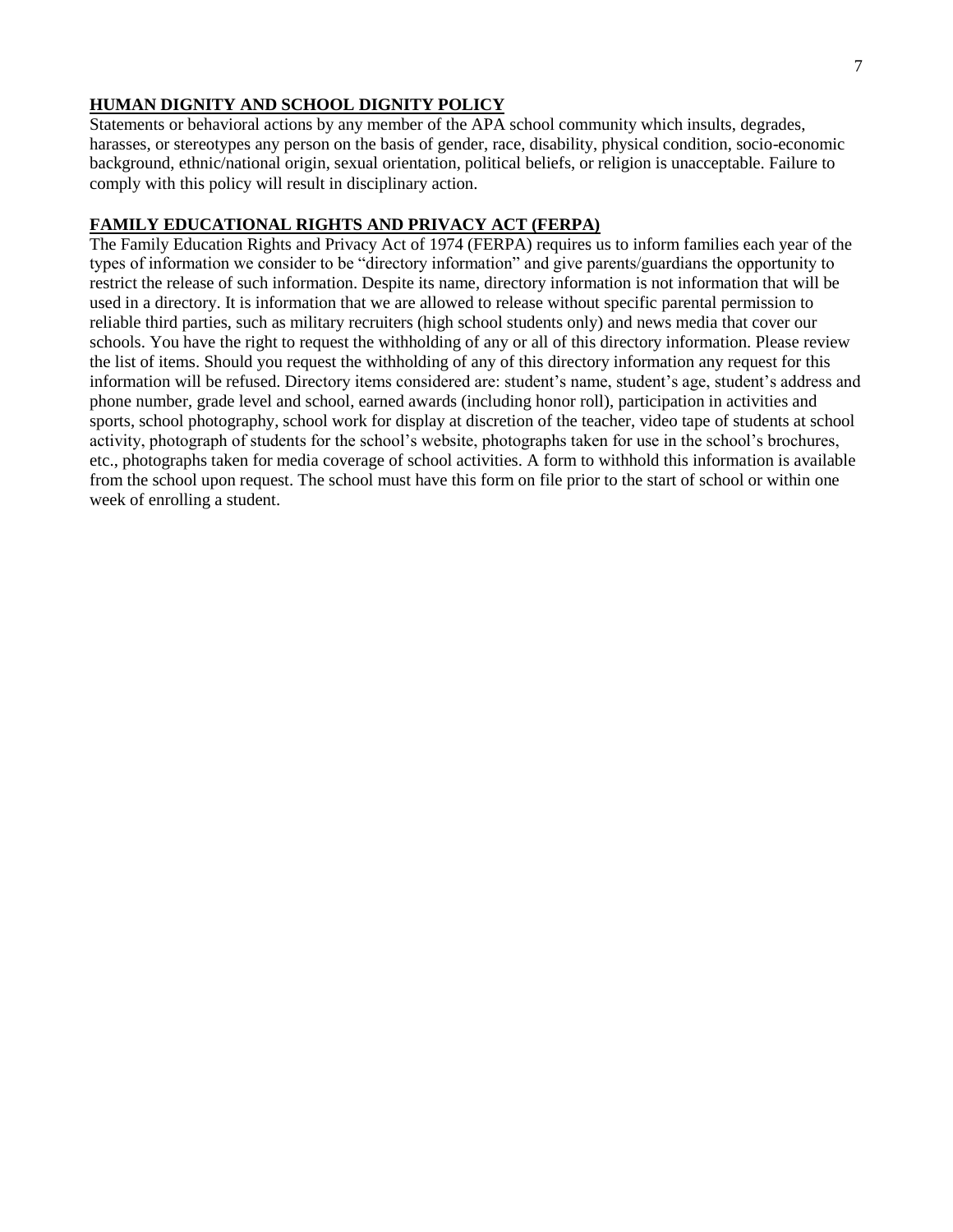## **Attendance**

*Indiana state law requires a cadet to attend school full time during normal school hours. Indiana state law also states that it is the responsibility of the parent or guardian to see that their child is at school as state law mandates. IC 20-33-2 Ten (10) or more unexcused absences will be treated as habitual truancy and reported to the proper authorities for charges to be pressed.*

Legitimate reasons do exist for cadets to miss or be tardy to school but should be rare. When a cadet is not in attendance, school does go on and the cadet falls behind. Tardiness to class is defined as not being physically in the room at 8:05 AM.

Tardiness interrupts learning for everyone in the classroom. Good attendance and punctuality are skills for success in life. Anderson Preparatory Academy will adhere to a strict absence and tardy policy. Cadets arriving late to, returning to, or departing from campus during regular school day must be checked in and out by a parent or other responsible adult through the front office. Cadets are not allowed to leave campus early without first signing out in the front office. Early dismissals will be marked in the computer. **Three unexcused tardies and early dismissals will equal one unexcused absence.** Absences, tardiness, and early departures will be excused for the following reasons, **only** when supporting documentation is provided to the office within 3 days:

- 1. Illness during which times the cadet is under the care of a physician (must have doctor's note covering the days in question).
- 2. Absences due to bereavement (when requested by the parent and approved by school).
- 3. Absences due to medical, dental, legal appointments or court hearings (must have note from doctor, attorney, or court).
- 4. Observing a religious holiday (when requested by the parent and approved by the school).
- 5. Illness that requires the school nurse or the school administration to send a cadet home for the day.
- 6. Absences caused by an out-of-school suspension.
- 7. School related and approved absences such as field/study trips.
- 8. Absences verified as necessary by the administration.

### **CADET RESPONSIBILITIES**

To attend school daily, on time and participate fully. The cadet who has been absent has the responsibility for securing and completing make-up assignments. The class work must be made up within a specific time period equaling one for each day absent. In case of a pre-arranged absence, the class work is due the day the cadet returns to school. All work not made up within the time limit will be graded at the teacher's discretion.

### **LATE/TARDY TO SCHOOL**

- K-5 Arriving to school after 8:05 a.m. is considered "late to school."
- A parent/guardian must sign their cadet in at the main office after 8:05 am.
- Excessive tardiness will result in a conference with a parent/guardian.

### **EARLY DISMISSAL FROM SCHOOL**

- K-5 cadets leaving school before 2:00 p.m. is considered leaving early.
- Families or guardians must sign the cadet out in the office as a tracking system.
- Excessive early dismissals will result in a conference with a parent/guardian.

### **REPORTING ABSENCE**S

Parents/guardians have the responsibility to notify the school's office by 10:00 a.m. on any day when a cadet is tardy or absent. Please identify yourself as the cadet's legal guardian, state the cadet's name, grade, and reason for the absence after calling: 765-649-8472: **press 1** (K-5), or **press 6** (6-12).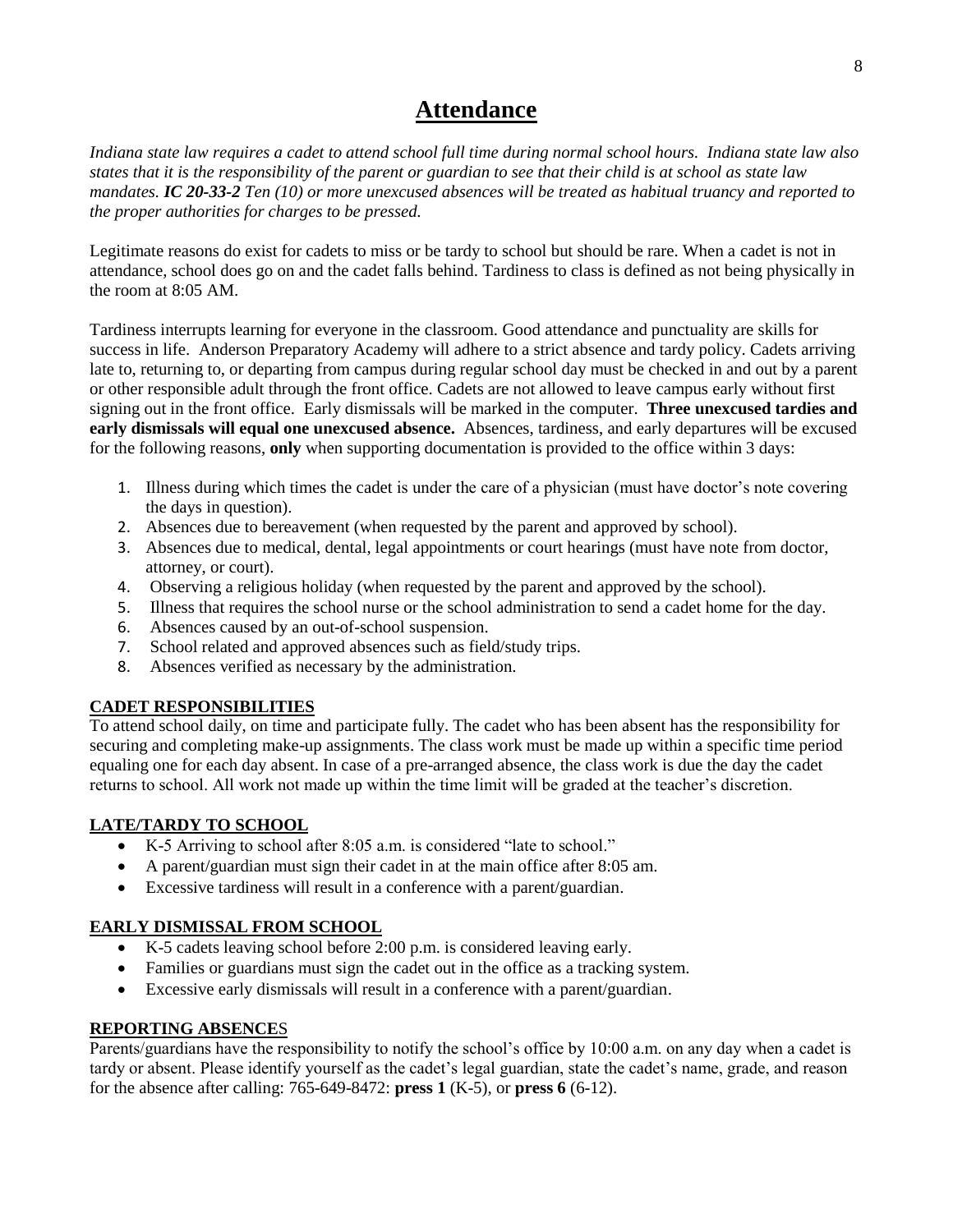#### **EXCUSED ABSENCES**

A cadet absent from school must return with a note within three school days from the parent/guardian regarding the reason for the absence to be considered "excused" if a call is not made. Parents/guardians may request an absence in advance, in writing, with information concerning the absence for consideration by the administrator. A cadet missing more than five consecutive days from school will be required to bring a doctor's note. Any missed academic studies during excused absences are the cadet's responsibility to communicate with the teacher for makeup work.

After a cadet reaches seven excused absences in one semester, there must be additional documentation to verify/excuse each absence thereafter (court appt., doctor's note, Certificate of Student Illness or Capacity). Extenuating circumstances to the excused absences listed below shall be determined by the administration.

APA permits only the following reasons for an excused absence:

- Personal Illness
- Death in the immediate family
- **Ouarantine**
- A page or honoree at the Indiana General Assembly
- Participation in an immediate family member's military event
- Court Appointment
- Required religious instruction
- Participation in an out-of-school activity
- Authorized competition in the Indiana State Fair- not to exceed 5 days in total
- National Guard Duty

### **Cadets that are not in attendance for at least four hours of the school day MAY NOT be able to attend and/or participate in any school extra-curricular activities and programs.**

#### **UNEXCUSED ABSENCES**

Five or more unexcused absences in one semester are grounds for a family conference. The following absences are considered unexcused:

- Truancy
- Failure of parent to verify absence within 3 school days
	-

#### **Truancy**

A cadet is considered truant when they:

- Leave school/class without administrative permission
- Leave school without a written request from the parent/guardian explaining the need to leave early
- Do not report to the appropriate person/place
- Are present in the school building but does not attend class

Oversleeping

Unapproved family vacation

- Are absent from class, or tardy to class for more than 10 minutes without a valid pass
- Are absent from school when there is an attempt to evade the Indiana Compulsory Attendance Laws.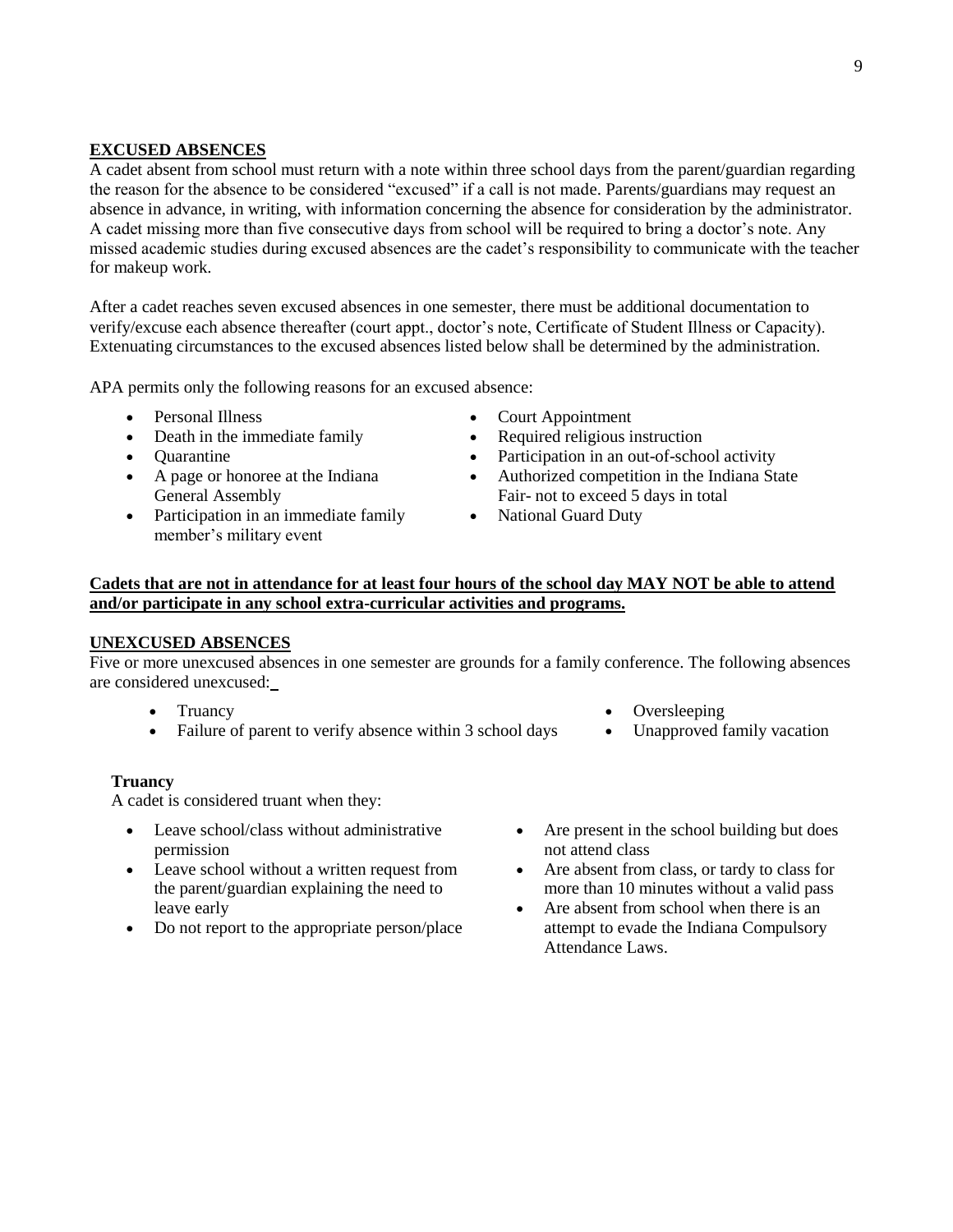### **ADMINISTRATOR RESPONSIBILITIES**

- To review the attendance of cadets and to contact parent/guardian when a cadet has excessive absences, tardies, or early dismissals. Three unexcused tardies and early dismissals will equal one unexcused absence.
- To take appropriate steps, to ensure that cadets attend school in a timely manner on a regular basis.
- 5 (five) unexcused absences: Families will be notified of days absent and reminded of the need for regular attendance.
- 10 (ten) unexcused absences: A mandatory meeting with families and principals will be held to develop an intervention plan regarding attendance. The intervention plan will be pro-active and problem solving in nature.
- 12 (twelve) unexcused absences will result in DCS contact for educational neglect.
- 18 (eighteen) total absences could result in retention.

### **WITHDRAWING FROM APA**

If a cadet must withdraw from school, they must inform the school at least two days prior to the last day of attendance. A parent or legal guardian must come into the school and fill out the required paperwork provided by our school's secretary. School records will be forwarded upon request by the new school.

### **VISITORS TO APA & CONFERENCES WITH APA STAFF**

**Families/Guardians must schedule meetings with faculty/staff/coaches/administration in advance.** This can be done by calling the main office 765-649-8472 and requesting the person's voicemail to start the process or by sending an email to that person. It is expected that one does not skip over speaking with a teacher before requesting a meeting with administration. Meetings can be set up via Zoom.

### **APA IS A CLOSED CAMPUS**

Once arriving at the elementary, a cadet will not be allowed to leave the campus with anyone not on the pick-up list unless a parent or guardian provides written documentation with who will be picking up the cadet. Cadets leaving with a parent or guardian must have been signed out in the office by that individual.

### **CHANGING OF ADDRESS OR CONTACT OR EMERGENCY CONTACT INFORMATION**

Families are responsible for keeping the school informed of changes to their address and all other contact information. Such information can be vital in the case of an emergency. Please contact the Registrar's office to report changes for Skyward and the IT Department for the school call system.

## **Fees**

### **SCHOOL FEES**

All school fees are expected to be paid in full. Under Indiana Code 20-8, 1-9-3, the parent of a child or an emancipated minor enrolled in a public school in grades K-12, who meets certain financial eligibility standards, may qualify for financial assistance for textbooks or curricular resources furnished by the school. The consumable materials, supplies, laboratory fees, equipment fees, and fees for special classes are not included in textbook assistance. These fees should be paid before textbook reimbursement is secured. Payment arrangements can be made through the finance office. Failure to pay in full or make payment arrangements prior to October 31 will necessitate APA to take legal action for collection. APA accepts all major credit cards.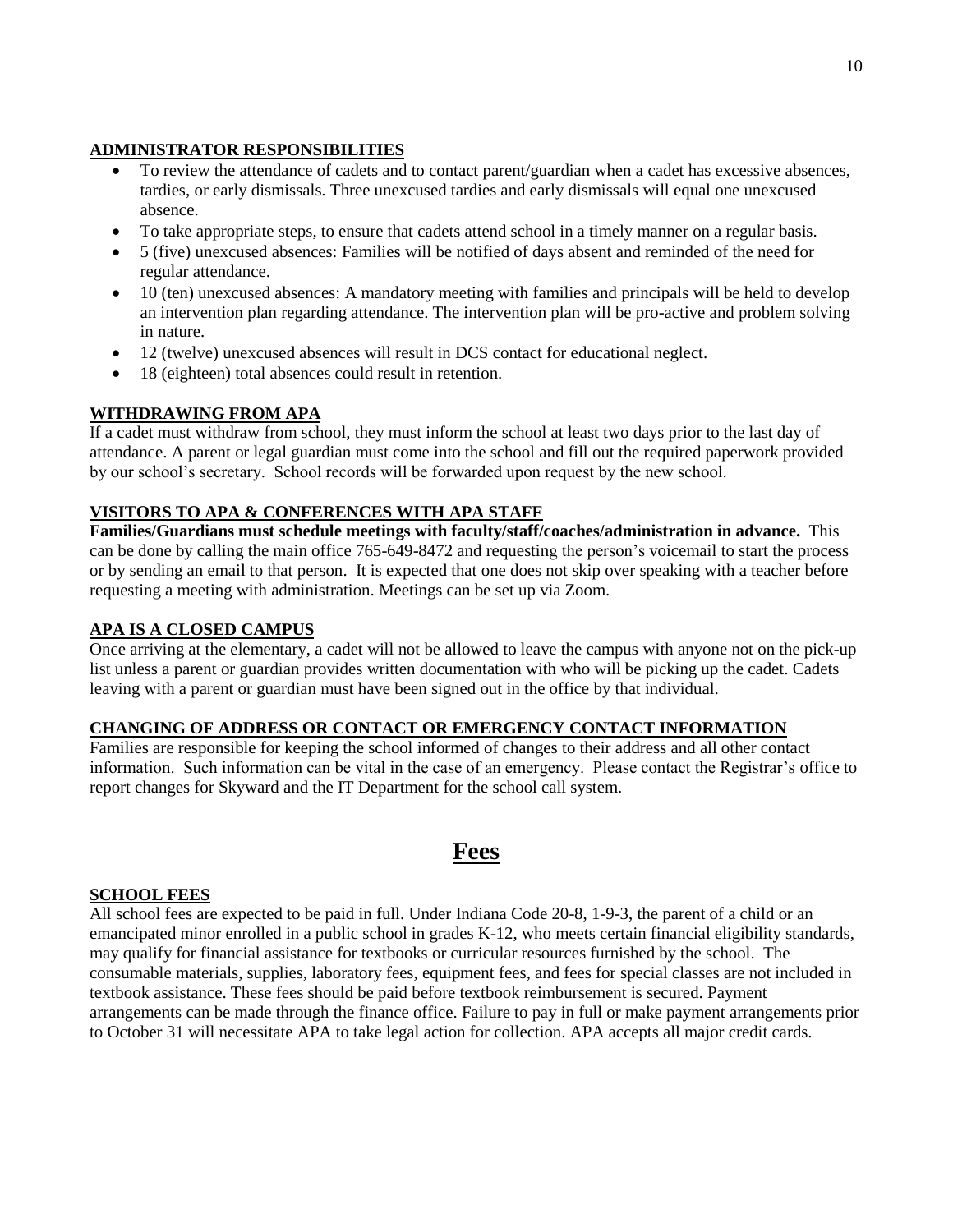## **CADET HEALTH**

### **SCHOOL HEALTH PROGRAM**

- APA provides the services of a nurse(s) on duty. Each family must complete and sign all state required medical information for APA cadet health records.
- A clinic is available for cadets who become ill during the school day. Only minor first aid services are available at school.
- Parents/guardians will be notified in the case of a serious injury or illness, or if there has been the need of medical services such as transport to a hospital. If an emergency contact cannot be reached, APA reserves the right to act on your behalf and secure medical assistance for your cadet. APA will not be held liable for medical services rendered, and financial responsibility will lie with the parent/guardian.
- Communicable diseases are reported to the Department of Health.
- It is the responsibility of the parent or guardian to see that all emergency contact information is current and accurate.

### **CADET MEDICATION**

It is strongly recommended that medications be given at home whenever possible. However, if the need is required to administer medication during school the following MUST be applied:

- Self-administered medications (including over-the-counter medication) by cadets while in school must comply with school policy. Permission for any self-administration must be granted in writing from the parent or guardian or prescribing physician and approved by school officials.
- Medications will only be received by the school nurse to be dispensed and shall be accompanied by the required paperwork and permission from parents or guardian.
	- 1. Written instructions from a physician must include:
	- 2. Medication in its original container
	- 3. Typed name of medication
	- 4. Dosage
	- 5. Daily time for administration
	- 6. Consent of physician and parent in writing
- The nurse has the right to question the authenticity of medications and is not required to administer non-FDA approved or experimental items.
- All medications must be brought to school by the parent or guardian. If any medication remains in school after it is no longer needed, parents should pick up the unused medications in a timely manner, or the designated school official will destroy the medication after a reasonable length of time.
- Over-the-counter medications are to be in original unopened container. Parent or guardian must sign a medication permission slip for all medications, whether prescription or over-the-counter.
- Medication must be administered to a cadet in the health center by the nurse or a designated school employee.
- Medications brought to school without following these guidelines will be properly destroyed.
- Failure to follow such procedures could lead to disciplinary actions.

### **IMMUNIZATIONS**

Parents/guardians of cadets at APA must show proof that the cadet has been immunized or that current medical or religious objection is on file. Parents/guardians must provide proof of immunization prior to the start of the school year. A waiver of no more than twenty (20) days may be granted for a cadet failing to provide immediate information as requested. Failure to do so may result in separation from the school, IC 20-33-8.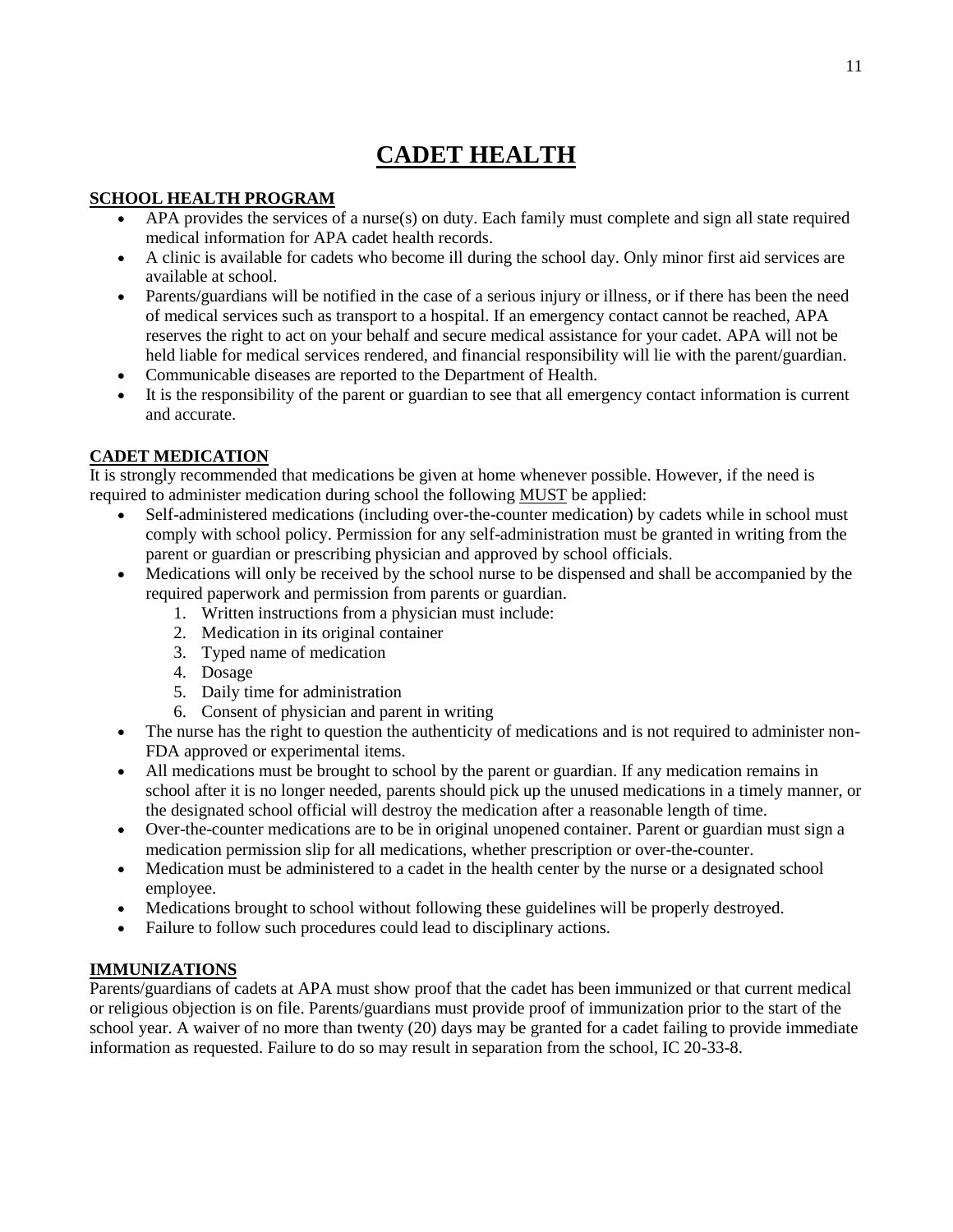## **Cadet Conduct Rules and Guidelines**

### **HONOR CODE**

As a cadet at the Anderson Preparatory Academy, I will conduct myself in a manner which will be a positive reflection of the academy and me. I will show respect for APA personnel, my fellow cadets, and treat all persons with dignity. I will wear my uniform properly and with pride. I will follow good habits of hygiene and grooming. I will strive for academic excellence. I will attend school regularly and will be on time. I will prepare myself to do my best work while attending APA and will have all my supplies, and assignments completed daily. I will respect my school, its property, and the belongings of others. I will not lie, cheat, or steal, or tolerate those who do.

### **CADET RIGHTS**

- Every cadet at APA has the right to the finest educational opportunity.
- They DO NOT have the right to disrupt that process.
- Cadets have the right to a free public education regardless of race, sex, ethnic background, nationality, sexual orientation, religion, or disability.
- Cadets have the right to "Due Process."
- Cadets have the right to study in a disruption-free environment.
- Cadets have the right to a safe and disciplined school environment.

### **ELECTRONICS AND PHONES**

- Electronic devices including, but not limited to cellphones, games, music players, etc. are prohibited at the elementary level and should be left at home.
- There is no secure way for cadets to store electronics or phones in the building.
- CONFISCATED ITEMS will be turned in to administration. Families/guardians will need to come in to retrieve the item/s.
- If your cadet chooses to bring an electronic devise, it needs to be kept in a backpack and turned off. APA is not responsible if devises are lost, stolen, or damaged.

### **CLASSROOM CONDUCT EXPECTATIONS**

- Enter classroom quietly and sit in ASSIGNED seat.
- Put away their backpack and all personal belongings when instructed. (Or when given permission)
- Follow morning routines set by classroom teachers.
- Respond with, "Yes, Sir", "No, Sir", "Yes, Ma'am", "No, Ma'am."
- Give a substitute teacher the same respect as a regular faculty member.
	- o Be prepared for class.

### **HALLWAY CONDUCT EXPECTATIONS**

- Lockers are to be visited: before school, lunch/recess, and dismissal.
- Take the most direct route to your destination.
- Walk on the right side of the hallway.
- Talking should be kept at a Level 0.

### **RESTROOM CONDUCT EXPECTATIONS**

- Visit restrooms only when instructed or taken by a teacher.
- Talking will be kept at a Level 0.
- All body parts will be kept to themselves.
- Wash hands when finished.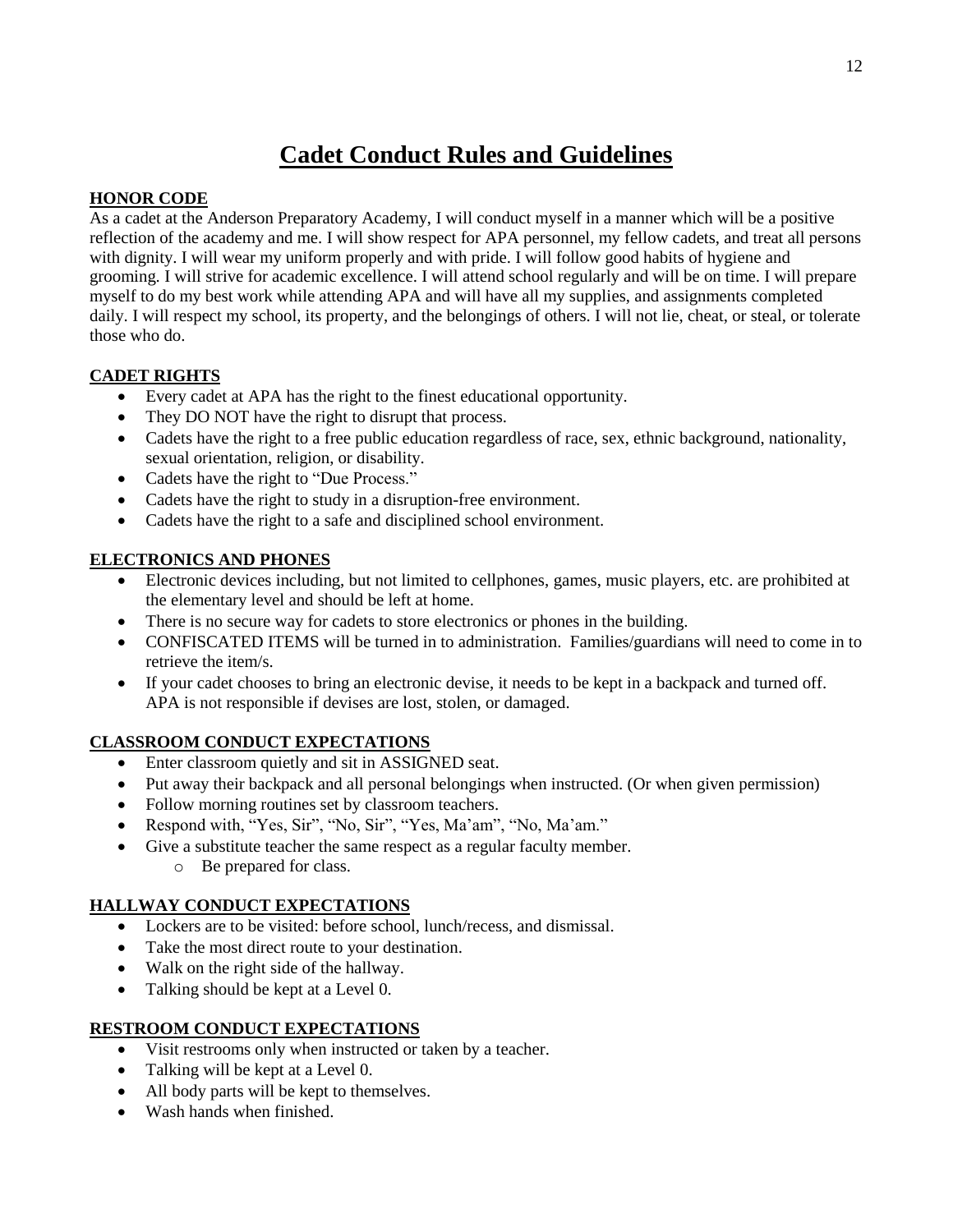### **CAFETERIA CONDUCT EXPECTATIONS**

- Cadet will sit in assigned seats.
- Talking will be kept at a Level 1. (0 when lights are out)
- Cadets will clean-up after themselves throw trash away, check floor for trash, and clean-up any spills.
- As you enter, walk quietly to the next seat in line to sit.
- No saving or skipping seats. ~Remain in your seat.
- Raise hands to get permission to get up.
- 2 fingers up for microwave  $(K-2<sup>nd</sup>$  graders)
- NO SHARING FOOD; no caffeinated drinks.
- Cadets may bring single size portions only, **not sharable.**
- No restroom passes during lunch!
- Faces and feet FORWARD.
- LIGHTS OFF means VOICES OFF.
- Keep hands and feet to yourself.

### **RECESS**

- Temperature/Wind Chill at or more than 32 degrees = Normal recess will be held.
- Temperature/Wind Chill between 26-31 degrees = Outdoor recess is allowed for **15 minutes (Optional)**
- Temperature/Wind Chill below 25 degrees = Recess will be held indoors
- Remain silent until supervising teachers dismiss cadets to play.

### o **CADETS WILL ADHERE TO THESE PLAYGROUND RULES**

- All body parts will be kept to themselves.
- Treat all living things with respect.
- Treat playground equipment with respect- picking-up after themselves.
- 1 whistle = Cadets will **STOP** playing and begin to "clean-up."
- 3 whistles **= SILENCE**, no more talking, hands down, listening for instructions.
- Cadets will line-up in an order determined by the teacher & will be silent as they enter the school.

### **BULLYING, THREATS, & HAZING**

- Bullying committed by cadets toward other cadets is strictly prohibited.
- Bullying at APA will be a disciplinary infraction dealt with in accordance with state law and APA Bullying Policy. Legal Code: I.C. 20-33-8-0.2, I.C. 20-33-8-13.5
- APA believes that hazing activities of any type are inconsistent with the educational process and will be dealt with in a disciplinary manner and in accordance with I.C. 35-42-2-2.
- It is a Class D felony to threaten a public school employee. All verbal and physical threats towards employees will be taken seriously and cadets/and or families will be remanded into the custody of the appropriate authorities for criminal prosecution

### **PROHIBITED ITEMS**

- Tobacco/Alcohol
- Illegal drugs/paraphernalia
- Lighters/matches
- Weapons of any sort
- Obscene literature
- Razor blades/box cutter
- Drug graffiti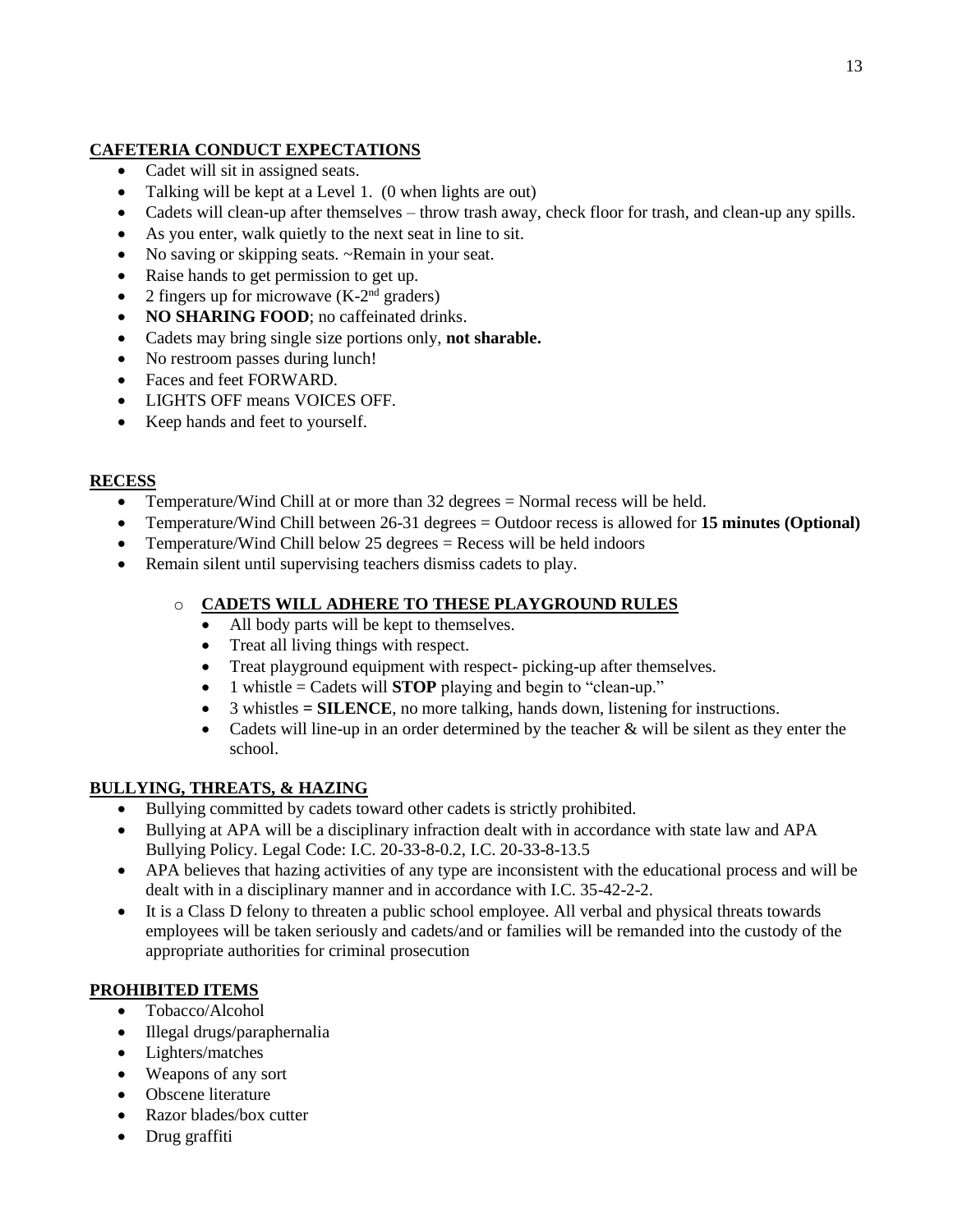## **Disciplinary Policies Elementary-wide behavior plan: CORE**

- $\bullet \quad C = \text{Civility}$ 
	- o Synergize (together is better)
	- o Think Win-Win (everyone can)
- $Q = Qrder$ 
	- o Put first things first (work then play)
	- o Begin with the end in mind (have a plan)
- $\bullet$  R = Respect
	- o Seek first to understand, then to be understood (Listen before you talk)
	- o Sharpen the saw (balance feels best)
- $\bullet$  E = Excellence
	- o Be proactive (you're in charge)

### **BEHAVIOR LEVELS**

Outlined below are the level of consequences that may be assigned to a cadet for misconduct. This list is by no means exhaustive and disciplinary levels will typically be progressive unless an offense is repeated or is more serious in nature.

| <b>Level 1</b>              | <b>Level 2</b>                | Level 3                                 |
|-----------------------------|-------------------------------|-----------------------------------------|
| Considered minor behaviors  | Considered step above minor   | Considered major behaviors              |
| Talking out loud<br>$\circ$ | behaviors                     | Fighting<br>$\circ$                     |
| Out of seat                 | Repeated defiance<br>$\circ$  | <b>Destructive Vandalism</b><br>$\circ$ |
| Horseplay<br>O              | Minor vandalism<br>$\Omega$   | Assault<br>$\circ$                      |
| Cursing<br>O                | Stealing<br>$\circ$           | Weapons<br>$\circ$                      |
| Chewing gum<br>O            | Lying<br>$\circ$              | Threatening life or suicide<br>$\circ$  |
| Name calling<br>$\circ$     | Cursing at someone<br>$\circ$ | Drugs/alcohol<br>$\circ$                |
| Dress code                  | <b>Threats</b><br>Ω           | <b>Bullying</b><br>$\Omega$             |
|                             |                               |                                         |

### **BEHAVIOR CONSEQUENCES**

**Warning**

Cadet will be given a warning about their behavior before any consequence occurs for level one behaviors. This warning may not be documented or communicated to families.

- **Level One**
	- May result in parent contact
- **Level Two**

May result in ISS (PASS)

**Level Three**

May result in OSS.

Multiple discipline offenses will result in a mandatory parent meeting to brainstorm ideas and create a plan to help the cadet be successful. If the brainstorming meeting does not create the intended change, a mandatory behavior contract meeting may be called to create a more formal behavior plan and will be evaluated regularly. If the cadet still unable to create the change to be successful in the classroom a mandatory expulsion hearing may be called. We strongly believe in restorative justice and logical consequences. All cadets will receive warnings, regulation time, and conferences to assist the cadet in creating ways to manage unwanted behavior. All consequences will be given on a case-by-case basis.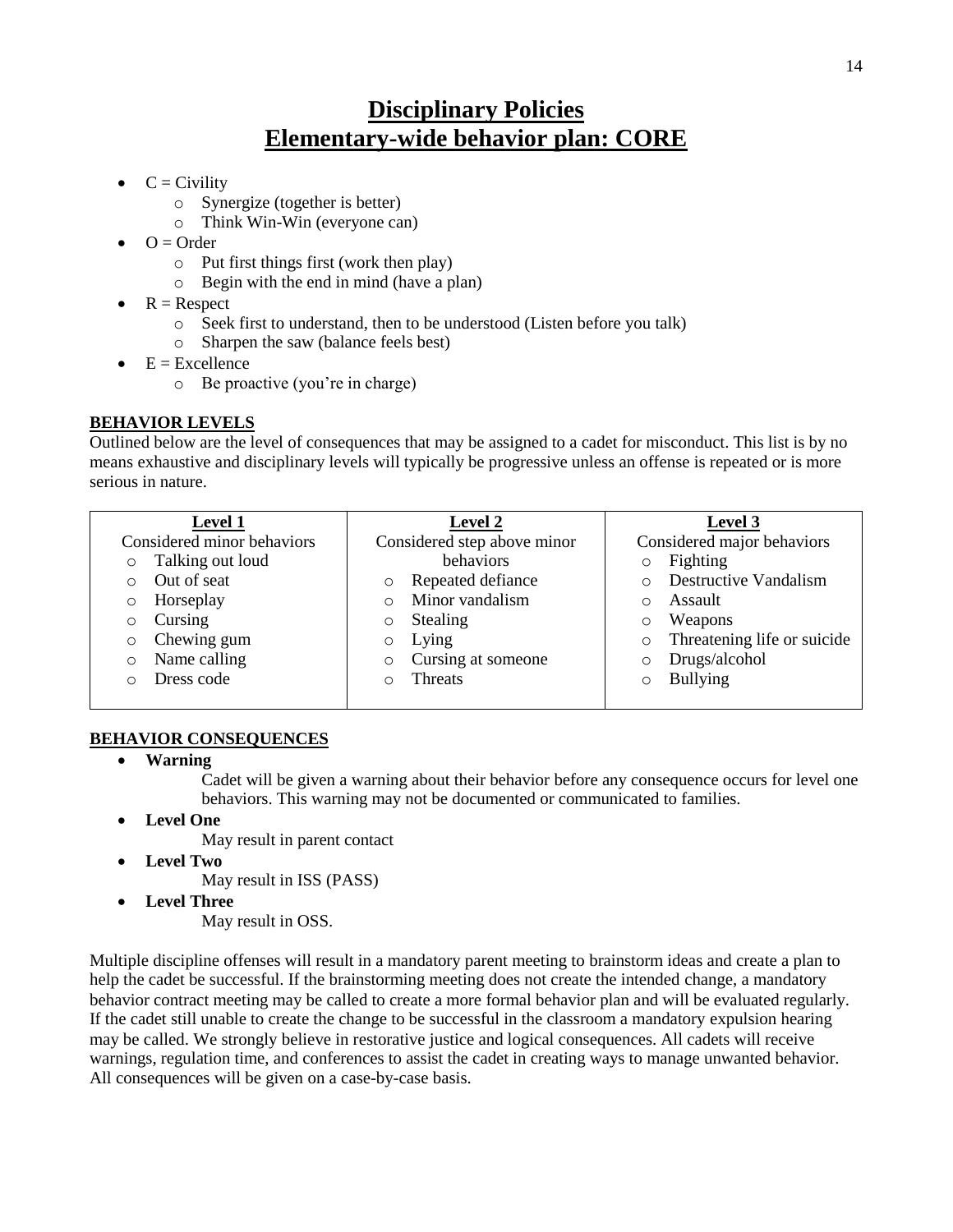#### 15

### **SUSPENSIONS/DETENTIONS/EXPULSIONS**

- **In School Suspension is referred to as P.A.S.S. (Positive Alternative School Suspension)**
	- o Cadets will have a conference with the Director of Cadet Behavior.
	- o Cadets will complete online modules through Ripple Effects that cover appropriate social and emotional lessons based off their behavior.
	- o Cadets will complete their schoolwork.
- **Out of School Suspension (OSS)**
	- o Major offenses can result in automatic OSS.
- **After School Detention:**
	- o Will be assigned as needed from 2:50 p.m. until 4:00 p.m.
	- o We will do our best to assign the detention on the same day as the offense.
- **Expulsion**
	- o Due process will be followed.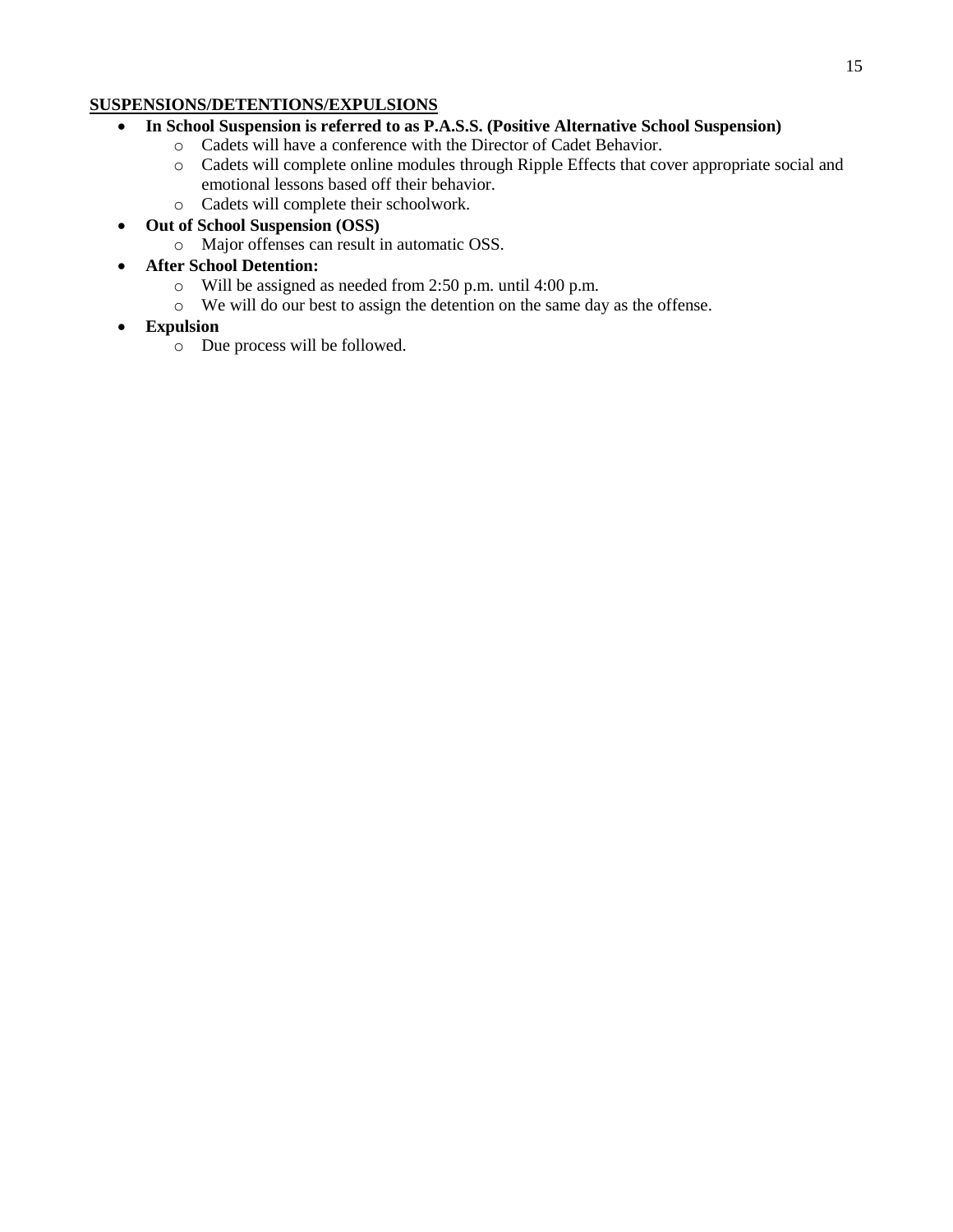### **CORE MATRIX/COMPONENTS OF THE LEADER IN ME**

|            | <b>All</b>           | <b>Classroo</b> | <b>Hallways</b>        | <b>Assembly</b>         | Cafeteria  | Restroom/     | <b>Recess</b> |
|------------|----------------------|-----------------|------------------------|-------------------------|------------|---------------|---------------|
|            |                      | ms              |                        |                         |            | Water         |               |
| Civility   | Synergize            | Listen          | Go                     | Be a good               | Listen     | Respect       | Include       |
|            | (together is         | and             | directly to            | listener                | and        | privacy       | everyone      |
|            | better)              | follow          | your                   |                         | follow     |               |               |
|            |                      | instructio      | destinatio             | Be kind and             | directions |               | Set a good    |
|            | Think                | ns              | n                      | polite to               |            |               | example       |
|            | Win-Win              |                 |                        | others                  | Comply     |               |               |
|            | (everyone            | Set a           |                        |                         | with rules |               |               |
|            | can)                 | good            |                        |                         | posted     |               |               |
|            |                      | example         |                        |                         |            |               |               |
| Order      | Put first            | Level 0-3       | Level 0                | Level 0-1               | Level 0-1  | Level 0       | Level $0$ ,   |
|            | things first         |                 |                        |                         |            |               | whistle       |
|            | (work then           | Body to         | Body to                | Body to                 | Body to    | Body to self  |               |
|            | play)                | self            | self                   | self                    | self       |               | Wait your     |
|            |                      | Use time        |                        |                         |            | Wait your     | turn          |
|            | Begin with<br>end in |                 | Right side<br>and face | Sit in a                | Wait your  | turn          | Take          |
|            | mind (have           | wisely          | forward                | straight line<br>facing | turn       |               | turns/play    |
|            | a plan)              |                 |                        | forward                 |            |               | fair          |
| Respect    | Seek first           | Be              | Use                    | Stay in one             | Throw      | Go, flush,    | Use           |
|            | to                   | prepared        | proper                 | spot                    | away       | wash          | equipment     |
|            | understand           |                 | spacing in             |                         | trash      |               | appropriatel  |
|            | , then to be         | Use/retur       | lines                  | Use                     |            | Keep          | y             |
|            | understood           | $\mathbf n$     |                        | appropriate             | Leave      | restroom      |               |
|            | (listen)             | materials       | Walk                   | applause                | table,     | clean         | Line up with  |
|            | before you           | and             | directly               |                         | chairs,    |               | one whistle   |
|            | speak)               | equipmen        | behind the             | Respect                 | and floor  | Report        |               |
|            |                      | t properly      | person in              | speakers                | clean      | problems      | Play safely   |
|            | Sharpen              |                 | front of               | and follow              |            |               |               |
|            | the saw              |                 | you                    | directions              | Keep       |               |               |
|            | (balance             |                 |                        |                         | food to    |               |               |
|            | feels best)          |                 |                        |                         | yourself   |               |               |
| Excellence | Be                   | Work            | When                   | Hats off                | Use table  | Use time      | Report        |
|            | proactive            | quietly         | alone, use             |                         | manners    | wisely (try   | problems      |
|            | (you're in           | without         | wall                   | Stand with              |            | during        |               |
|            | charge)              | disturbin       | bracing                | hand over               | Sit        | breaks, don't | Follow        |
|            |                      | g others        | when                   | heart                   | correctly  | wait)         | directions    |
|            |                      |                 | passing an             | during the              |            |               |               |
|            |                      | Use             | adult                  | pledge                  | Try new    | Use manners   | Follow        |
|            |                      | active          |                        |                         | foods      |               | safety        |
|            |                      | listening       |                        | Voice                   |            |               | procedures    |
|            |                      |                 |                        | Control                 |            |               |               |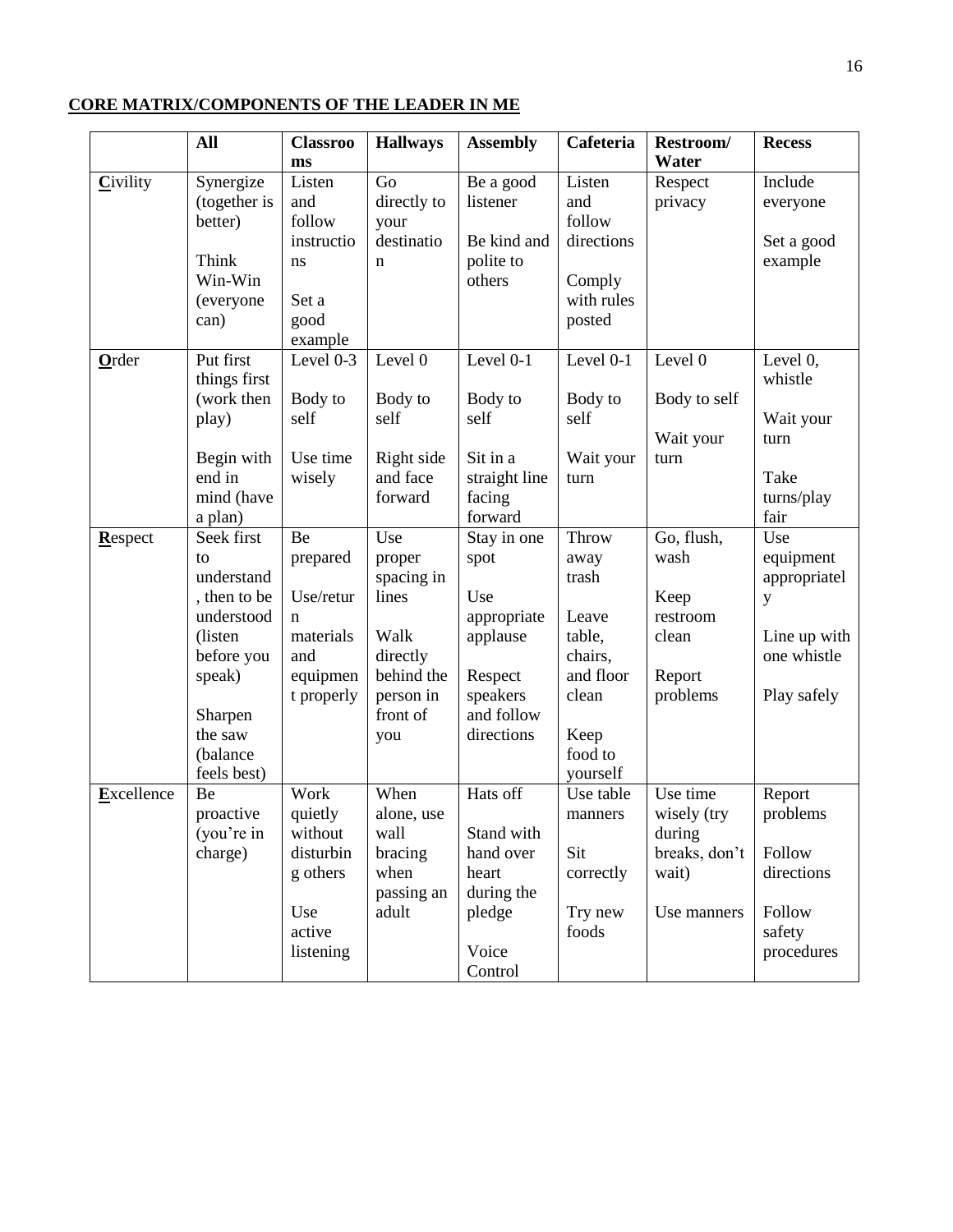## **Dress code**

Anderson Preparatory Academy is a school with an expectation of professional appearance, as well as professional behavior for all cadets. While our dress code policy does not want to take away individuality of the cadets through appearance, cadets are required to be in school uniform and comply with dress code standards.

### **UNIFORMS**

- Red polo shirt\*, tucked in
	- o Polos do not need the APA logo for the 2021-22 school year
	- o Polos must have the APA logo starting in 2022-23
- Navy blue dress pants, skirts, jumpers, skorts, or shorts
- Long sleeves may be worn under the polo. They must be solid colors in black, white, navy blue or gray.
- Tights or leggings may be worn under skirts and must be black, white, navy blue or gray.
- Solid sweaters<sup>\*</sup> are permitted over the polo. They must not have a hood and need to be solid navy blue or gray.
	- o Sweaters do not need the APA logo for the 2021-22 school year
	- o Sweaters must have the APA logo starting in 2022-23
- Tennis shoes are the *only* approved footwear for grades K-5.
- Black belts are required for grades 3-5.
- Masks may be worn and/or required in accordance with CDC and Health Dept. guidelines. Masks should be plain or contain designs that do not include political, religious, or other non-school approved printing.

\*Any APA uniform top wear with our logo must be purchased through our approved vendor: Dennis Uniforms. Any items with our legacy logo can be work through the 2023-24 school year.

### **HAIR**

Neatly trimmed and maintained. Hair should be a natural color and not styled in distracting ways.

### **JEWELRY AND EARRINGS**

 Jewelry and earrings must not be a distraction or safety issue. Cadets may be asked to place items in their backpack as needed by staff.

### **SPIRIT WEAR DAYS**

Spirit wear days are generally on Friday. APA approved shirts/sweatshirts may be worn on this day. Approved spirit wear shirts will have the APA name or logo clearly visible. It is not required that they be tucked in. Cadets may wear their navy-blue pants or jeans. Jeans must be without holes and must be properly fitting. Tennis shoes are still required.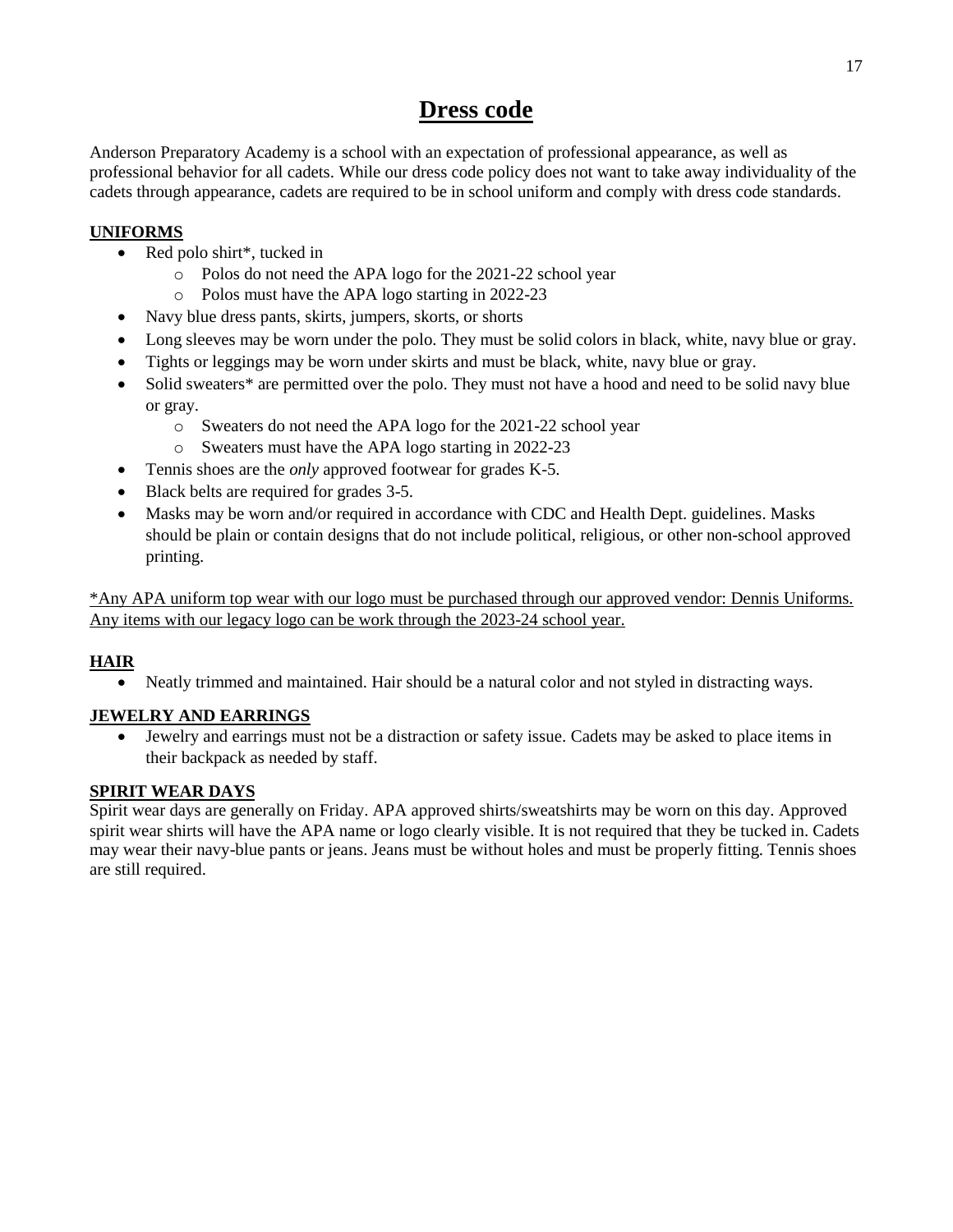## **Title I - Families' Right to Know**

APA is a Title I school and receives Title I funding in order to provide additional educational resources and services for your cadet. These resources include additional remediation and enrichment classes, alternative methodology classes for credit recovery, in-school and afterschool tutoring, and Success Period.

Beginning in the 2014-2015 school year, APA implemented a school-wide Title I program which means that every cadet has access to these resources. In accordance with the Elementary and Secondary Education Act (also referred to in the media as the ESEA waiver),Section 1111(h)(6) Families' Right To Know, this is a notification from Anderson Preparatory Academy to every parent of a cadet in a Title I school that you have the right to request and receive information in a timely manner regarding the professional qualifications of your cadet's classroom teachers.

This information regarding the professional qualifications of your cadet's classroom teachers shall include the following:

- If the teacher has met state qualification and licensing criteria for the grade level and subject areas taught;
- If the teacher is teaching under emergency or temporary status in which Indiana qualifications and licensing criteria are waived;
- The teacher's baccalaureate degree major, graduate certification, and field of discipline; and
- Whether the cadet is provided services by paraprofessionals, and if so, their qualifications.

If at any time your cadet has been taught for four (4) or more consecutive weeks by a teacher that is not highly qualified, you will be notified by the school of this information. If you have questions or concerns, please feel free to contact your building principal.

### **LEGAL NOTICES**

In accordance with the US EPA's AHERA Standard (ref: 40 CFR 763.80), all information concerning asbestoscontaining materials in the schools of Anderson Preparatory Academy is available for review and copying by cadets, staff, and guardians during normal business hours.

### **NON-DISCRIMINATION POLICY**

Anderson Preparatory Academy does not discriminate on the basis of race, color, national origin, sex (including sexual orientation or transgender identity), disability, age, religion, height, weight, marital or family status, military status, ancestry, genetic information, or any other legally protected characteristic, in its programs and activities, including employment opportunities as required by Title VI of the Civil Rights Act of 1964 and Section 504 of the Rehabilitation Act of 1973.

### **SUICIDE HOTLINE**

The National Suicide Prevention Lifeline is a national network of local crisis centers that provides free and confidential emotional support to people in suicidal crisis or emotional distress 24 hours a day, 7 days a week. They are committed to improving crisis services and advancing suicide prevention by empowering individuals, advancing professional best practices, and building awareness. The National Suicide Hotline is 1-800-273-8255.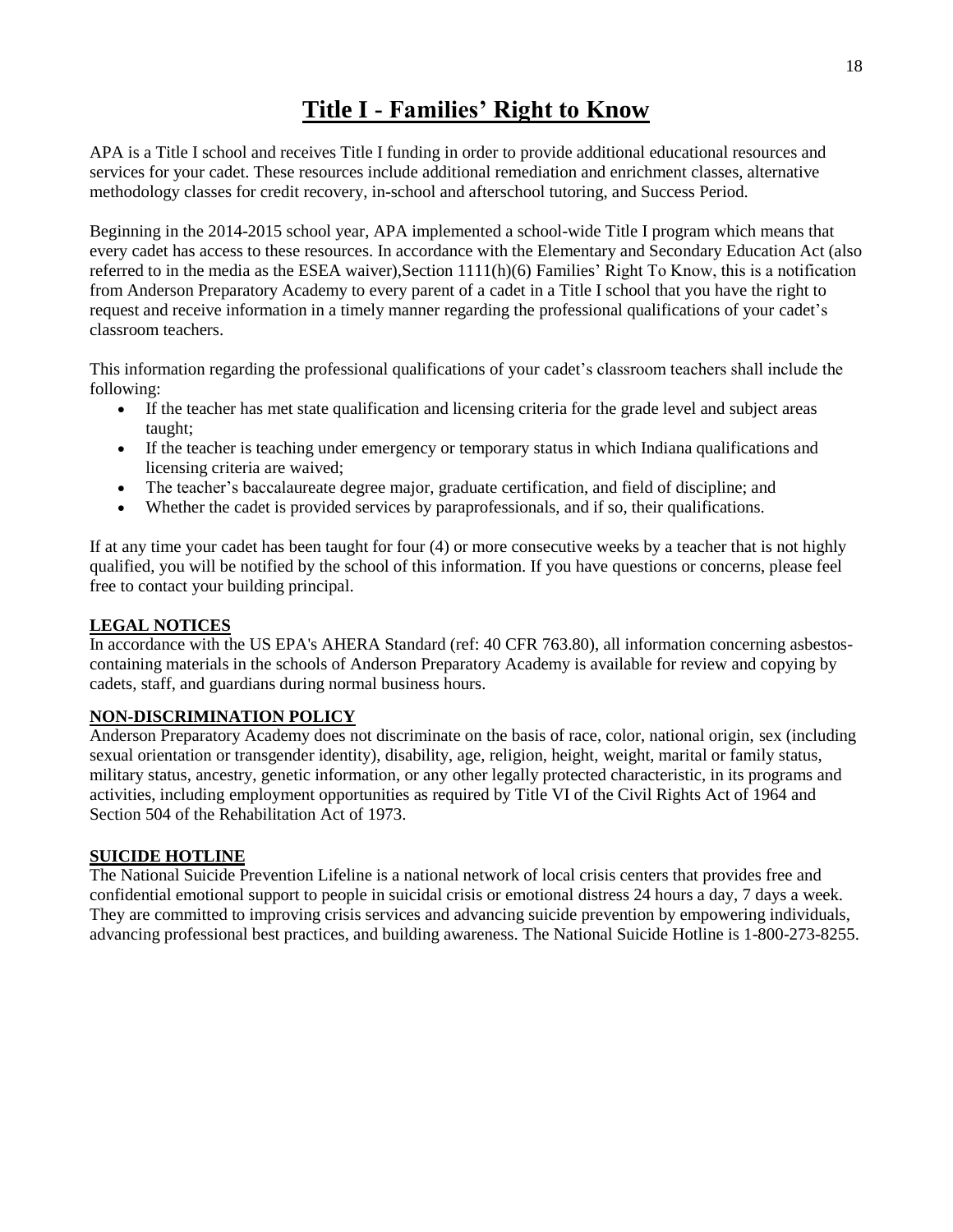## **Anderson Preparatory Academy Family Involvement Policy**

### **PURPOSE**

Anderson Preparatory Academy's Family Involvement Policy seeks to involve families in jointly developing our district's local plan under section 1112 and in the process of school review and improvement under section 1116. This policy provides the coordination, technical assistance, and other support necessary to assist Title I, Part A schools in planning and implementing effective parental involvement activities to improve cadet academic achievement and school performance. Additionally, APA's policy builds the schools' and families' capacity for strong parental involvement by providing families with a description and explanation of curriculum to be used, forms of academic assessment used to measure cadet progress, proficiency levels that cadets are expected to meet, opportunities for decision-making related to the education of their children, along with materials and training on how families can improve their child's achievement. Furthermore, this policy educates school staff on how to build ties between home and school, coordinates and integrates, as appropriate, parent involvement with Head Start, Even Start, Families as Teachers Program and public preschool programs.

Lastly, Anderson Preparatory Academy's Family Involvement Policy seeks to ensure, to the extent possible, that information sent home is in a language and from families can understand, that other reasonable support for parental involvement activities as families may request are available, and that with the involvement of families, an annual evaluation of the content and effectiveness of the parental involvement policy in improving the academic quality of the schools served with Title I, Part A funds is conducted.

With Anderson Preparatory Academy's Family Involvement Policy in place, APA can best identify barriers to greater participation by families in parental involvement activities, with particular attention to families who are economically disadvantaged, are disabled, have limited English proficiency, have limited literacy, or are of any racial or ethnic minority background. This ultimately will lead to positive strategies for more effective parental involvement.

### **EXPECTATIONS FOR FAMILY INVOLVEMENT**

Anderson Preparatory Academy intends that families of participating cadets be provided with frequent and convenient opportunities for full and ongoing participation in the Title I program. This shall include opportunities to jointly develop the Title I program plan and suggest modifications in the process for school review and improvement.

Any comments indicating families' dissatisfaction with the district Title I program must be collected and submitted along with the Title I Application for Grant to the Indiana Division of Compensatory Education.

The Title I program must be designed to assist cadets to acquire the competencies and achieve the goals established by law, as well as the goals and standards established by the Board of Anderson Preparatory Academy. These goals and standards must be shared with families in a manner that will enable them to (1) participate in decisions concerning their child's education and (2) monitor and improve the educational achievement of their child.

### **CURRICULUM & INSTRUCTION**

Our instruction in grades K-8 is based upon our rotational learning model, which is similar to blended learning. The rotational model encompasses three components – a guided teacher group, project based learning/independent work, and a digitalized curricula. The guided teacher group is based upon academic proficiency, meaning multiple data points are used for cadet grouping. The project based learning/independent work group affords cadets the opportunity to create projects based on individual interest and passion. At the digital curricula piece, cadets engage in individualized learning by proving proficiency in grade level standards and skillsets. Additionally, this curricula is used in part to determine grade level equivalency (GLE).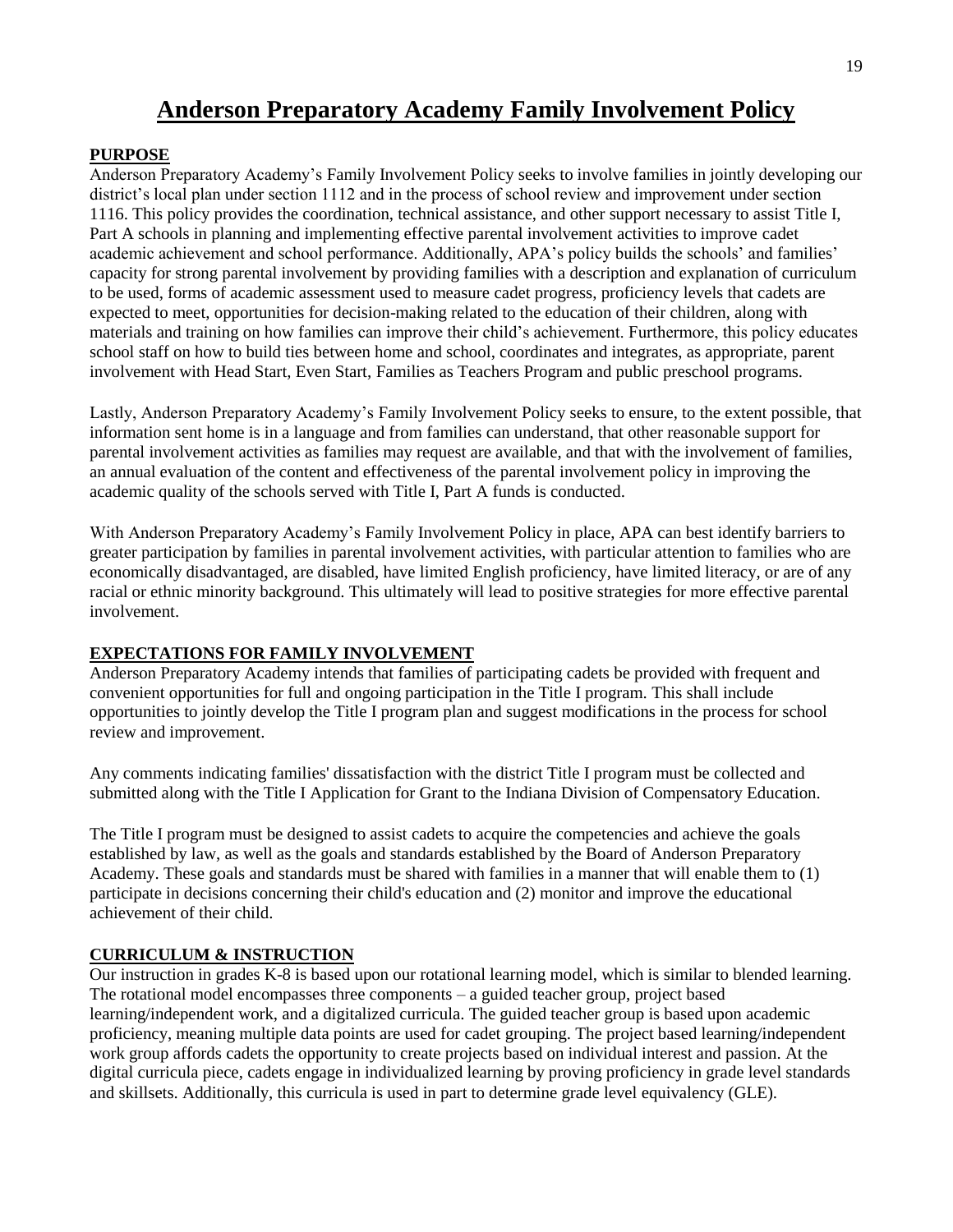In grades 9-12, cadets are engaged in both lecture-based, project-based learning and digital curricula. Leadership skills and core values are also emphasized through our military science programming. This military culture is present holistically and is integrated into daily routines.

### **PROFICIENCY**

Grades K-8 operate on a growth mindset expecting cadets to have 1.5 years growth per grade. NWEA, RAZ, Digital Curricula, etc. assist in determining GLEs and or growth. Grades 9-12 use NWEA, ECA, and GPA to help determine proficiency.

> Thank you for allowing APA to be your school of choice. We understand the added stress and frustrations put on families during this unprecedented time. APA is committed to providing your child with the best education possible while making safety the number one priority. We love our cadets and treat them as family. If there is anything we can do as a school to help out, please let us know.

> > Sincerely,

Your APA Family